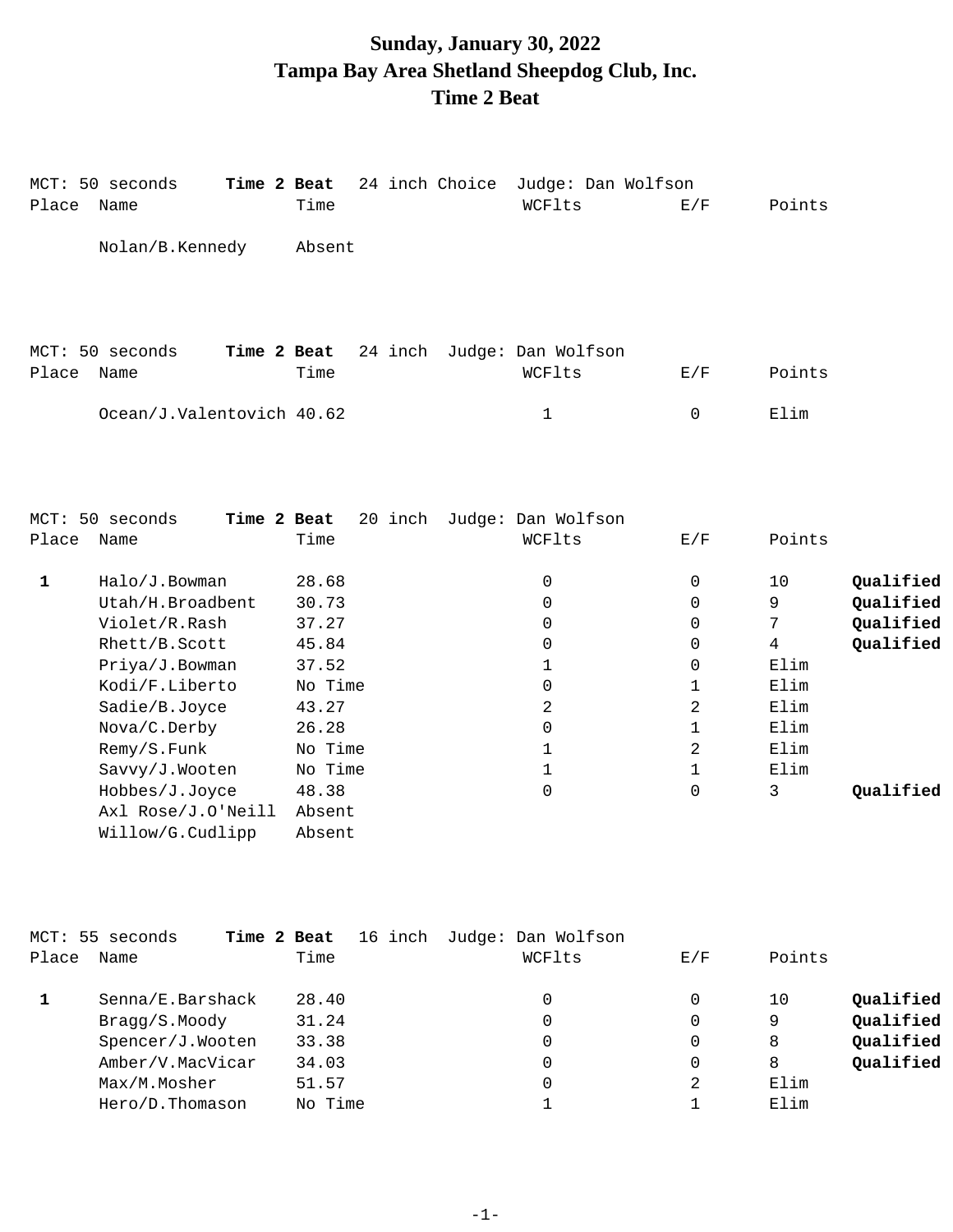| Shadow/F.Canada | No Time |  | Elim |           |
|-----------------|---------|--|------|-----------|
| Alice/V.Calvano | 36.71   |  |      | Qualified |
| Abbey/S.Kothur  | Absent  |  |      |           |
| Epic/J.Lipsio   | Absent  |  |      |           |

|       | MCT: 60 seconds<br>Time 2 Beat | 12 inch | Judge: Dan Wolfson |          |        |           |
|-------|--------------------------------|---------|--------------------|----------|--------|-----------|
| Place | Name                           | Time    | WCFlts             | E/F      | Points |           |
|       | Frankie/K.McClung              | 31.10   | 0                  | $\Omega$ | 10     | Qualified |
|       | Spiffy/S.Price                 | 32.51   | 0                  | 0        | 9      | Qualified |
|       | Donna/J.Constantine            | 34.99   | 0                  | 0        | 9      | Qualified |
|       | Kili/L.Schmeling               | 38.88   | $\mathbf 0$        | 0        | 7      | Qualified |
|       | Tonka/C.Little                 | 56.83   | 2                  | 2        | Elim   |           |
|       | Zach/R.Carlin                  | No Time | 1                  |          | Elim   |           |
|       | Dylan/M.Mosher                 | No Time | $\Omega$           |          | Elim   |           |
|       | Blu/N.Olimpo                   | 43.33   | 0                  | 0        | 6      | Oualified |
|       | Jake/F.Salvas                  | Absent  |                    |          |        |           |

|       | MCT: 60 seconds<br>Time 2 Beat |        | 8 inch | Judge: Dan Wolfson |     |        |           |
|-------|--------------------------------|--------|--------|--------------------|-----|--------|-----------|
| Place | Name                           | Time   |        | WCFlts             | E/F | Points |           |
|       | Riesling/S.Vespeste 30.52      |        |        | 0                  |     | 10     | Oualified |
|       | Trudy/J.Canfield               | 42.10  |        |                    | 0   | 6      | Oualified |
|       | Moka/M.Douglas                 | 45.20  |        |                    |     | Elim   |           |
|       | Desmond/B.Kennedy              | Absent |        |                    |     |        |           |

 Total Number of Dogs Showing: 31 Total Number of Dogs Absent: 7 Total Number of Dogs Withdrawn: 0 Total Number of Dogs Not Scored: 0 Total Number of Qualifiers: 17 Percent Qualified: 54.8%

|            | MCT: 50 seconds |       | Time 2 Beat Pref 20 inch Judge: Dan Wolfson |      |        |
|------------|-----------------|-------|---------------------------------------------|------|--------|
| Place Name |                 | Time  | WCFlts                                      | F./F | Points |
|            | Benny/J.Joyce   | 40.51 |                                             |      | Elim   |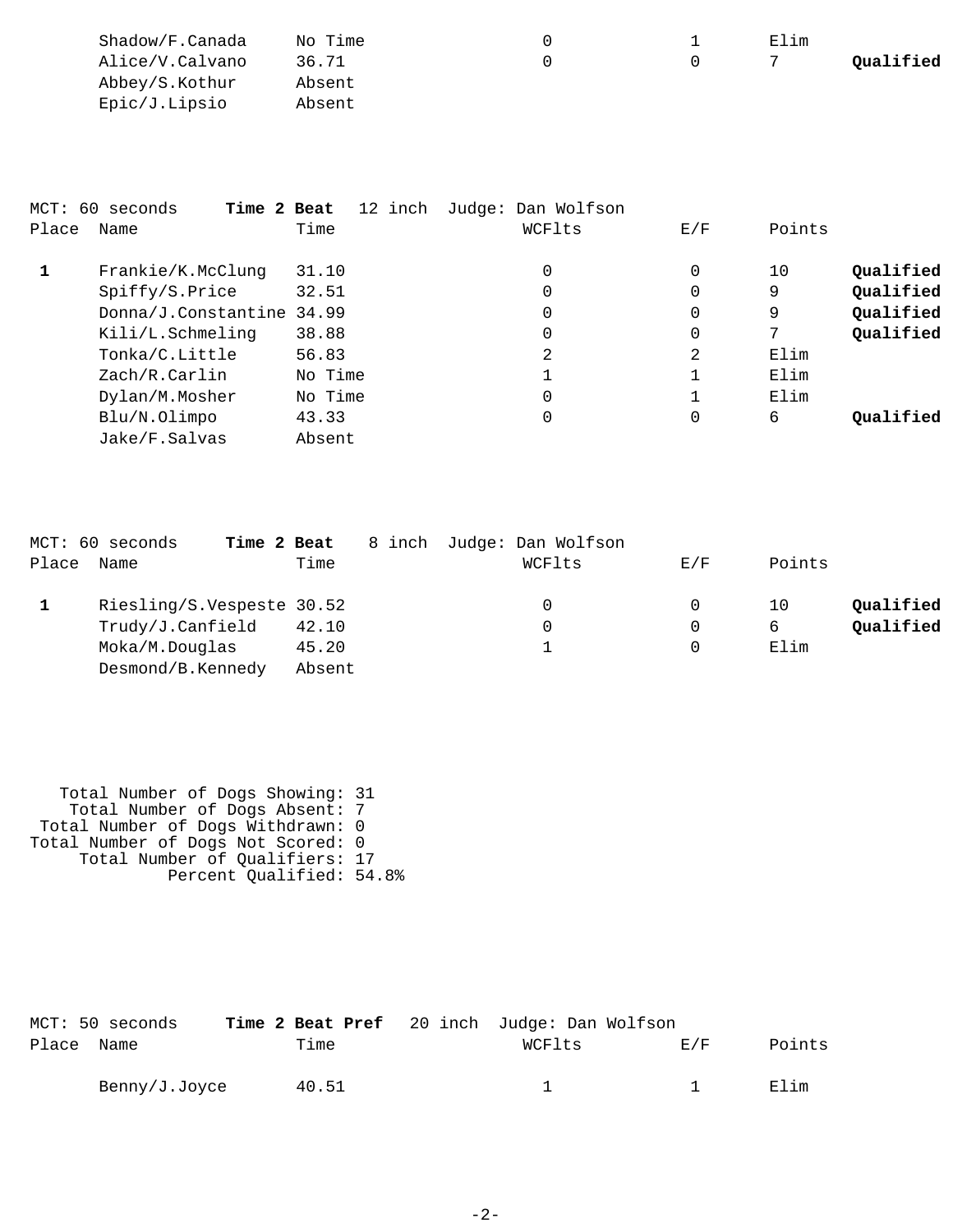|       | MCT: 55 seconds |         | Time 2 Beat Pref 16 inch Judge: Dan Wolfson |     |        |           |
|-------|-----------------|---------|---------------------------------------------|-----|--------|-----------|
| Place | Name            | Time    | WCFlts                                      | E/F | Points |           |
|       | Ellie/A.Barker  | 29.18   |                                             | 0   | 10     | Qualified |
|       | Tank/R.Henson   | 40.43   |                                             | 0   | 6      | Oualified |
|       | Daisy/T.Aunapu  | No Time |                                             |     | Elim   |           |
|       | Pyro/S.Lay      | No Time |                                             |     | Elim   |           |
|       | Happy/A.Gilmer  | No Time |                                             |     | Elim   |           |

|            | MCT: 60 seconds             |      | <b>Time 2 Beat Pref</b> 12 inch Judge: Dan Wolfson |                |        |
|------------|-----------------------------|------|----------------------------------------------------|----------------|--------|
| Place Name |                             | Time | WCFlts                                             | <b>EL/F</b>    | Points |
|            | Sterling/V.MacVicar No Time |      | $^{\circ}$                                         | $\overline{1}$ | Elim   |

|            | MCT: 60 seconds |         | <b>Time 2 Beat Pref</b> 8 inch Judge: Dan Wolfson |              |        |
|------------|-----------------|---------|---------------------------------------------------|--------------|--------|
| Place Name |                 | Time    | WCFlts                                            | <b>E</b> ./F | Points |
|            | Porter/S.Pocs   | No Time | $^{\circ}$                                        |              | Flim   |

|            | MCT: 60 seconds  | Time 2 Beat Pref | 4 inch Judge: Dan Wolfson |        |        |           |
|------------|------------------|------------------|---------------------------|--------|--------|-----------|
| Place Name |                  | Time             | WCFlts                    | F/K    | Points |           |
|            | Mo/C.Krivanich   | 33.47            | $\Omega$                  | $\cup$ | 10     | Oualified |
|            | Sir Gio/C.Little | No Time          |                           |        | Elim   |           |

 Total Number of Dogs Showing: 10 Total Number of Dogs Absent: 0 Total Number of Dogs Withdrawn: 0 Total Number of Dogs Not Scored: 0 Total Number of Qualifiers: 3 Percent Qualified: 30.0%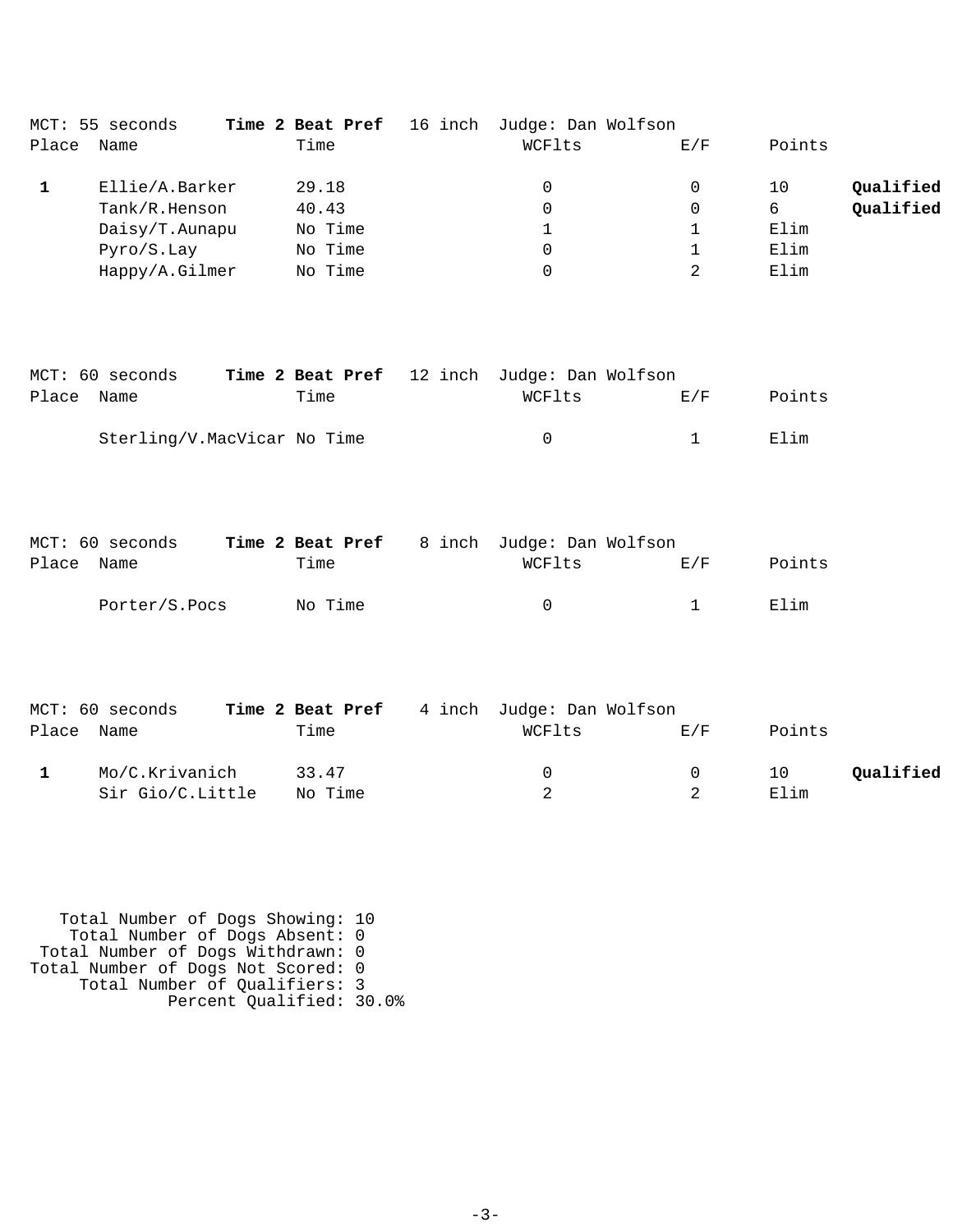### **Sunday, January 30, 2022 Tampa Bay Area Shetland Sheepdog Club, Inc. Premier JWW**

| Place | MCT: 46 seconds<br>Name     | Premier JWW 24 inch<br>Time | RFlts | Judge: Dan Wolfson<br>WCFlts | $\mathop{\rm E{}}\nolimits$ / $\mathop{\rm F{}}\nolimits$ | Score | Top25 |
|-------|-----------------------------|-----------------------------|-------|------------------------------|-----------------------------------------------------------|-------|-------|
|       | Ocean/J.Valentovich No Time |                             | 0     | $\mathbf 1$                  | 1                                                         | Elim  |       |
|       |                             |                             |       |                              |                                                           |       |       |
|       | $MCT: 42$ seconds           | Premier JWW 20 inch         |       | Judge: Dan Wolfson           |                                                           |       |       |
| Place | Name                        | Time                        | RFlts | WCFlts E/F                   |                                                           | Score | Top25 |

|       | MCT: 45 seconds<br>Premier JWW | 16 inch | Judge: Dan Wolfson |        |     |       |       |           |
|-------|--------------------------------|---------|--------------------|--------|-----|-------|-------|-----------|
| Place | Name                           | Time    | RFlts              | WCFlts | E/F | Score | Top25 |           |
|       | Senna/E.Barshack               | 32.28   |                    |        |     | 100   | Yes   | Qualified |
|       | $Gus/A$ . Gandy                | No Time |                    |        |     | Elim  |       |           |
|       | Sterling/V.MacVicar 36.25      |         |                    |        |     | Elim  |       |           |
|       | Ivan/E.Ewins                   | 43.89   |                    |        |     | Elim  |       |           |
|       | Abbey/S.Kothur                 | No Time |                    |        |     | Elim  |       |           |

|              | MCT: 48 seconds<br>Premier JWW | 12 inch | Judge: Dan Wolfson |          |     |       |       |           |
|--------------|--------------------------------|---------|--------------------|----------|-----|-------|-------|-----------|
| Place        | Name                           | Time    | RFlts              | WCFlts   | E/F | Score | Top25 |           |
|              | Joey/F.Canada                  | 40.73   |                    | $\Omega$ |     | 100   | Yes   | Qualified |
| $\mathbf{2}$ | Zach/R.Carlin                  | 44.77   | 0                  | $\Omega$ |     | 100   | Yes   | Qualified |
| 3            | Donna/J.Constantine 44.84      |         | 0                  | $\Omega$ |     | 100   |       | Qualified |
|              | Spiffy/S.Price                 | 36.39   | $\Omega$           | 0        |     | Elim  |       |           |
|              | Dylan/M.Mosher                 | 35.78   |                    | $\Omega$ |     | Elim  |       |           |
|              | Kili/L.Schmeling               | No Time |                    |          |     | Elim  |       |           |

|            | MCT: 50 seconds           |      | <b>Premier JWW</b> 8 inch Judge: Dan Wolfson |                     |             |  |
|------------|---------------------------|------|----------------------------------------------|---------------------|-------------|--|
| Place Name |                           | Time |                                              | RFlts WCFlts E/F    | Score Top25 |  |
|            | Rhythm/K.Loman Chio 53.06 |      |                                              | $1 \quad 1 \quad 1$ | F. lim      |  |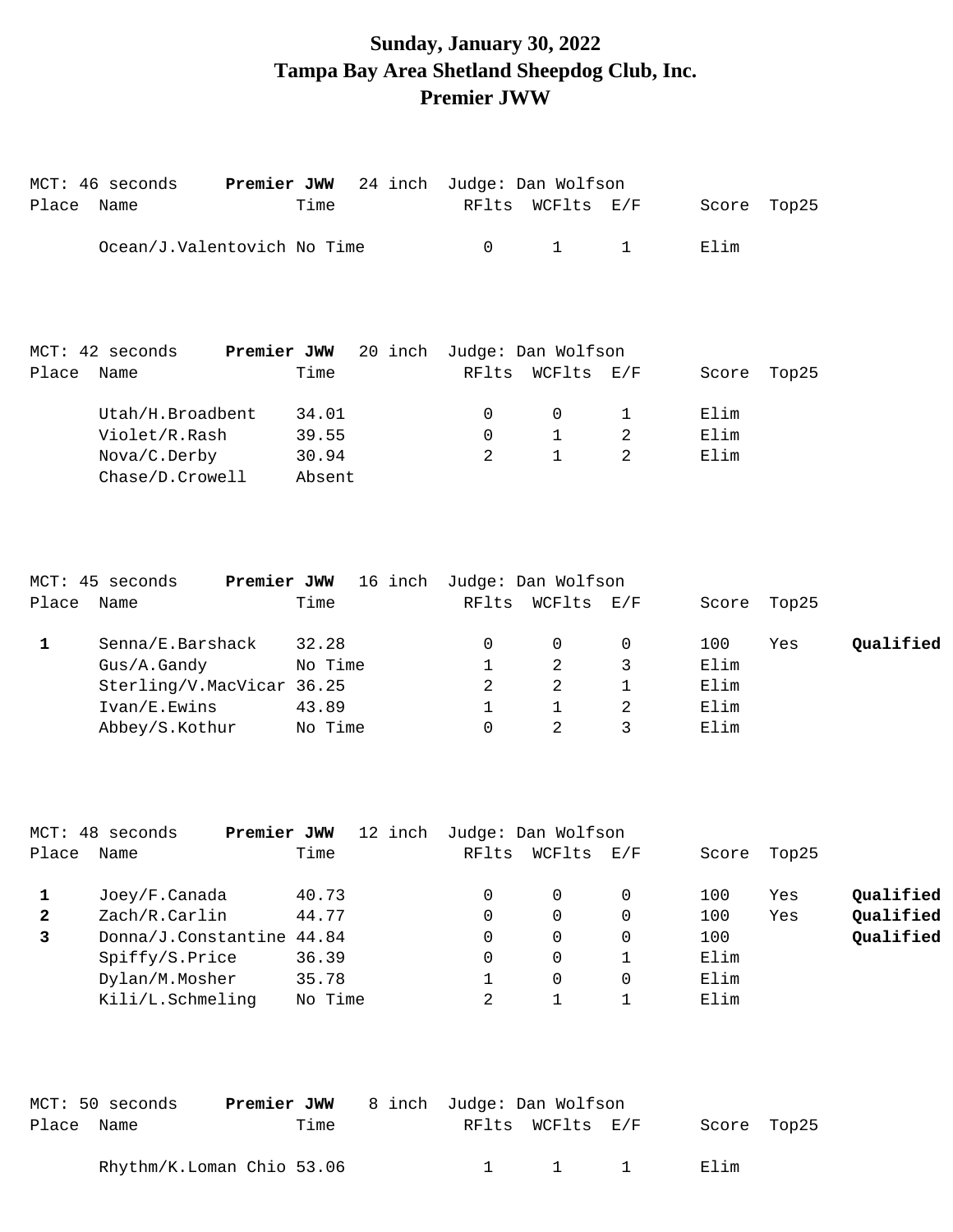| Riesling/S.Vespeste 33.70 |       |  | Elim |
|---------------------------|-------|--|------|
| Moka/M.Douglas            | 41.30 |  | Elim |

 Total Number of Dogs Showing: 18 Total Number of Dogs Absent: 1 Total Number of Dogs Withdrawn: 0 Total Number of Dogs Not Scored: 0 Total Number of Qualifiers: 4 Percent Qualified: 22.2%

|            | MCT: 47 seconds | <b>Premier JWW Pref</b> 16 inch Judge: Dan Wolfson |        |  |                                             |             |  |
|------------|-----------------|----------------------------------------------------|--------|--|---------------------------------------------|-------------|--|
| Place Name |                 |                                                    | Time   |  | RFlts WCFlts E/F                            | Score Top25 |  |
|            | Zeke/R.Henson   |                                                    | 42.57  |  | $\begin{array}{cccc} 0 & 1 & 1 \end{array}$ | F. lim      |  |
|            | Gemma/S.Hyde    |                                                    | Absent |  |                                             |             |  |

|            | MCT: 50 seconds | <b>Premier JWW Pref</b> 12 inch Judge: Dan Wolfson |                       |                   |                  |             |           |
|------------|-----------------|----------------------------------------------------|-----------------------|-------------------|------------------|-------------|-----------|
| Place Name |                 | Time                                               |                       |                   | RFlts WCFlts E/F | Score Top25 |           |
|            | Vera/A.Gandy    | 41.52                                              | $\Omega$ and $\Omega$ | $\Omega$ $\Omega$ |                  | 100         | Qualified |

|            | MCT: 55 seconds | <b>Premier JWW Pref</b> 4 inch Judge: Dan Wolfson |               |                         |                                               |             |  |
|------------|-----------------|---------------------------------------------------|---------------|-------------------------|-----------------------------------------------|-------------|--|
| Place Name |                 | Time                                              |               | RFlts WCFlts E/F        |                                               | Score Top25 |  |
|            | Mo/C.Krivanich  | No Time                                           | $\mathcal{R}$ | $\overline{\mathbf{3}}$ | $\mathcal{L}$ , $\mathcal{L}$ , $\mathcal{L}$ | Elim        |  |

 Total Number of Dogs Showing: 3 Total Number of Dogs Absent: 1 Total Number of Dogs Withdrawn: 0 Total Number of Dogs Not Scored: 0 Total Number of Qualifiers: 1 Percent Qualified: 33.3%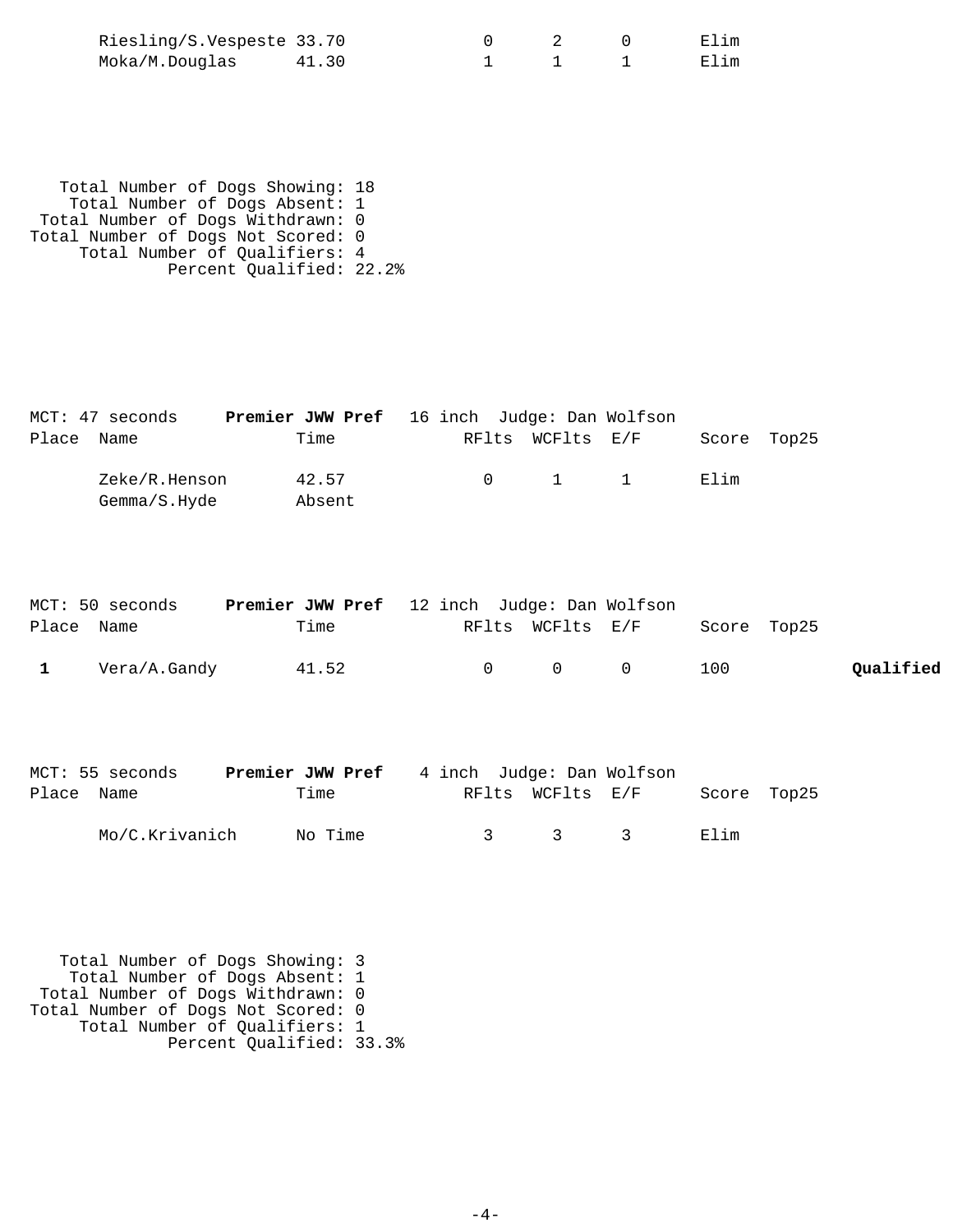#### **Sunday, January 30, 2022 Tampa Bay Area Shetland Sheepdog Club, Inc. Master/Excellent JWW**

Distance: 159 yards SCT: 45 seconds **Excellent** 24 inch Judge: Dan Wolfson Place Name Time TFlts RFlts WCFlts TblFlts E/F Score Mae/T.Desrosiers Absent Distance: 159 yards SCT: 42 seconds **Excellent** 20 inch Judge: Dan Wolfson Place Name Time TFlts RFlts WCFlts TblFlts E/F Score Remy/S.Funk 53.73 33 1 0 0 0 Elim Savvy/J.Wooten No Time 1 0 0 1 Elim Priya/J.Bowman 30.05 0 0 2 0 0 Elim Halo/J.Bowman 35.34 0 3 1 0 3 Elim Glory/T.Desrosiers Absent Distance: 155 yards SCT: 44 seconds **Excellent** 16 inch Judge: Dan Wolfson Place Name Time TFlts RFlts WCFlts TblFlts E/F Score Hero/D.Thomason 37.91 0 1 0 0 0 Elim Poppy/F.Calci 63.10 57 1 1 0 1 Elim Smitty/J.Miller 50.25 18 1 0 0 0 Elim Distance: 151 yards SCT: 46 seconds **Excellent** 12 inch Judge: Dan Wolfson

|            | pistance. Iji yatus "Sci. It seconus" |      |  |  |                                | <b>EACELIENC</b> IS INCH UGGGE. DAN WOILSON |
|------------|---------------------------------------|------|--|--|--------------------------------|---------------------------------------------|
| Place Name |                                       | Time |  |  | TFlts RFlts WCFlts TblFlts E/F | Score                                       |
|            | Kili/L.Schmeling 37.33 0 2 1 0 2 Elim |      |  |  |                                |                                             |

 Total Number of Dogs Showing: 8 Total Number of Dogs Absent: 2 Total Number of Dogs Withdrawn: 0 Total Number of Dogs Not Scored: 0 Total Number of Qualifiers: 0 Percent Qualified: 0.0%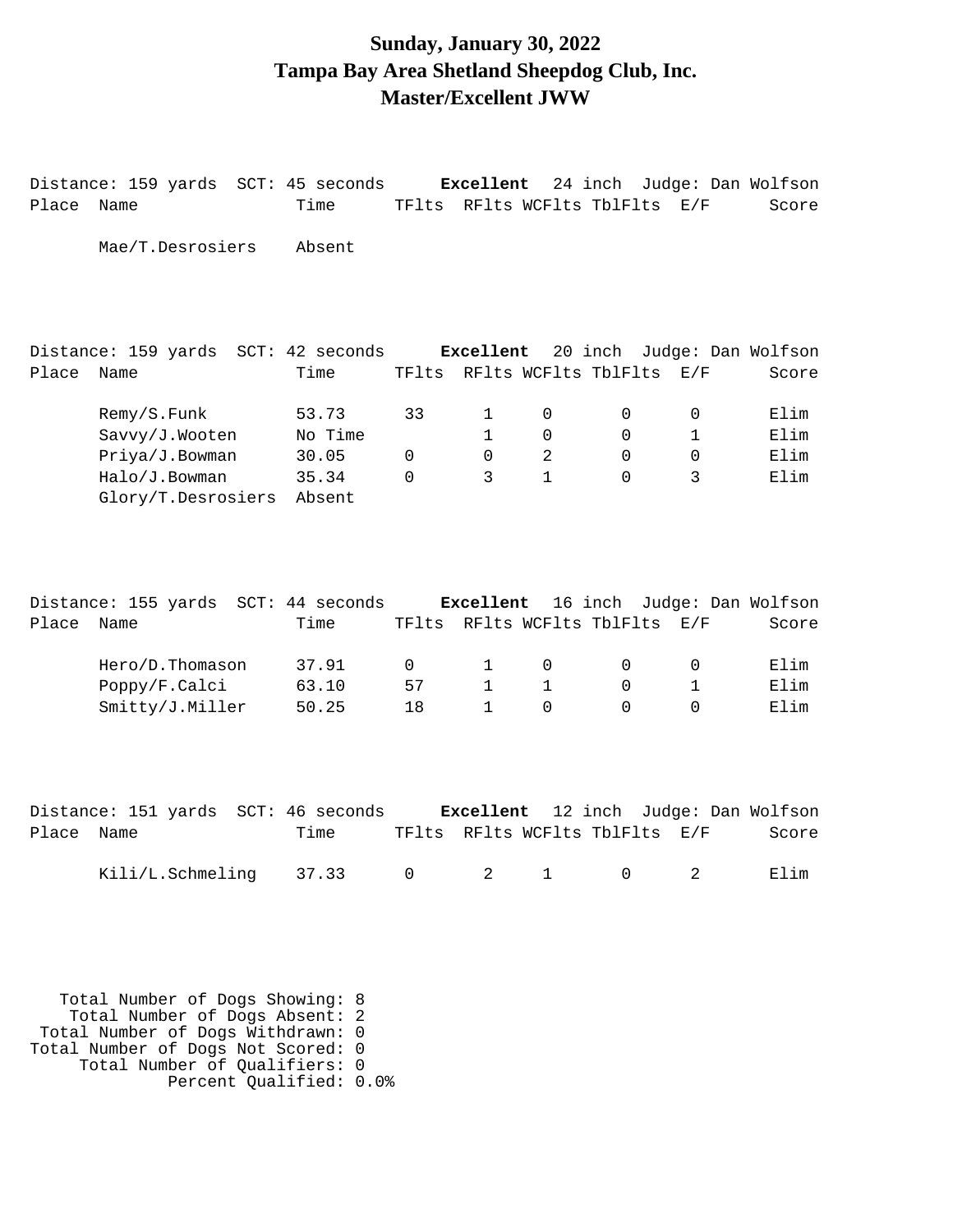|              | Distance: 159 yards SCT: 42 seconds Master 24 inch Choice Judge: Dan Wolfson |         |   |                                                    |                |                                |             |       |           |
|--------------|------------------------------------------------------------------------------|---------|---|----------------------------------------------------|----------------|--------------------------------|-------------|-------|-----------|
| Place Name   |                                                                              | Time    |   |                                                    |                | TFlts RFlts WCFlts TblFlts E/F |             | Score |           |
|              | Nolan/B.Kennedy                                                              | No Time |   | 0                                                  | $\overline{0}$ | $\overline{0}$                 | -2          | Elim  |           |
|              | Distance: 159 yards SCT: 45 seconds Master 24 inch Judge: Dan Wolfson        |         |   |                                                    |                |                                |             |       |           |
| Place Name   |                                                                              | Time    |   |                                                    |                | TFlts RFlts WCFlts TblFlts E/F |             | Score |           |
| $\mathbf{1}$ | Ocean/J.Valentovich 35.86 0                                                  |         |   | $\begin{array}{ccc} & & 0 & \quad & 0 \end{array}$ |                | $\overline{0}$ 0               |             | 100   | Qualified |
|              | Willow/C.Witt 47.53                                                          |         | 6 |                                                    | $1 \quad 1$    | $\mathsf{O}$                   | $\mathbf 0$ | Elim  |           |

|              | $SCT$ :<br>Distance: 159 yards | 42 seconds |       | Master   | 20<br>inch           | Judge:      |     | Dan Wolfson |           |
|--------------|--------------------------------|------------|-------|----------|----------------------|-------------|-----|-------------|-----------|
| Place        | Name                           | Time       | TFlts |          | RFlts WCFlts TblFlts |             | E/F | Score       |           |
| 1            | HiJinks/V.Drerup               | 33.82      | 0     | 0        | 0                    | 0           | 0   | 100         | Qualified |
| $\mathbf{2}$ | Echo/F.Jones                   | 36.45      | 0     | $\Omega$ | 0                    | 0           | 0   | 100         | Qualified |
| 3            | Rhett/B.Scott                  | 39.07      | 0     | $\Omega$ | 0                    | 0           | 0   | 100         | Qualified |
| 4            | Jayda/P.Johnson 2              | 42.10      | 0     | 0        | 0                    | 0           | 0   | 100         | Qualified |
|              | Hobbes/J.Joyce                 | 56.27      | 42    | 3        | 0                    | 0           |     | Elim        |           |
|              | Gemma/S.Hyde                   | 35.12      | 0     | $\Omega$ |                      | 0           | 0   | Elim        |           |
|              | Kodi/F.Liberto                 | No Time    |       |          | 0                    | 0           |     | Elim        |           |
|              | Sadie/B.Joyce                  | 42.04      | 0     | 3        | 0                    | 0           | 2   | Elim        |           |
|              | Utah/H.Broadbent               | 38.17      | 0     | 2        | 0                    | 0           | 2   | Elim        |           |
|              | TKO/D.Donaldson                | 44.32      | 6     |          | 0                    | 0           |     | Elim        |           |
|              | Gem/L.Ostrom                   | 30.22      | 0     |          |                      | 0           |     | Elim        |           |
|              | Violet/R.Rash                  | 43.32      | 3     | 2        |                      | $\mathbf 0$ | 0   | Elim        |           |
|              | Ravyn/F.Jones                  | 39.52      | 0     | $\Omega$ | $\overline{a}$       | $\mathbf 0$ | 1   | Elim        |           |
|              | Axl Rose/J.O'Neill             | Absent     |       |          |                      |             |     |             |           |
|              | Nova/C.Derby                   | Absent     |       |          |                      |             |     |             |           |
|              | Chase/D.Crowell                | Absent     |       |          |                      |             |     |             |           |

|              | Distance: 155 yards       | $SCT: 44$ seconds |          | Master   | 16 inch  |                      |          | Judge: Dan Wolfson |           |
|--------------|---------------------------|-------------------|----------|----------|----------|----------------------|----------|--------------------|-----------|
| Place        | Name                      | Time              | TFlts    |          |          | RFlts WCFlts TblFlts | E/F      | Score              |           |
|              | Amber/V.MacVicar          | 29.57             | 0        | $\Omega$ | $\Omega$ |                      | 0        | 100                | Qualified |
| $\mathbf{2}$ | Max/M.Mosher              | 29.76             | $\Omega$ | $\Omega$ | $\Omega$ | $\Omega$             | 0        | 100                | Qualified |
| 3            | Senna/E.Barshack          | 31.61             | $\Omega$ | $\Omega$ | $\Omega$ | $\Omega$             | $\Omega$ | 100                | Qualified |
| 4            | Abbey/S.Kothur            | 34.88             | 0        | $\Omega$ | $\Omega$ | $\Omega$             | $\Omega$ | 100                | Qualified |
|              | Sterling/V.MacVicar 30.52 |                   | 0        |          | 0        | $\Omega$             | 0        | Elim               |           |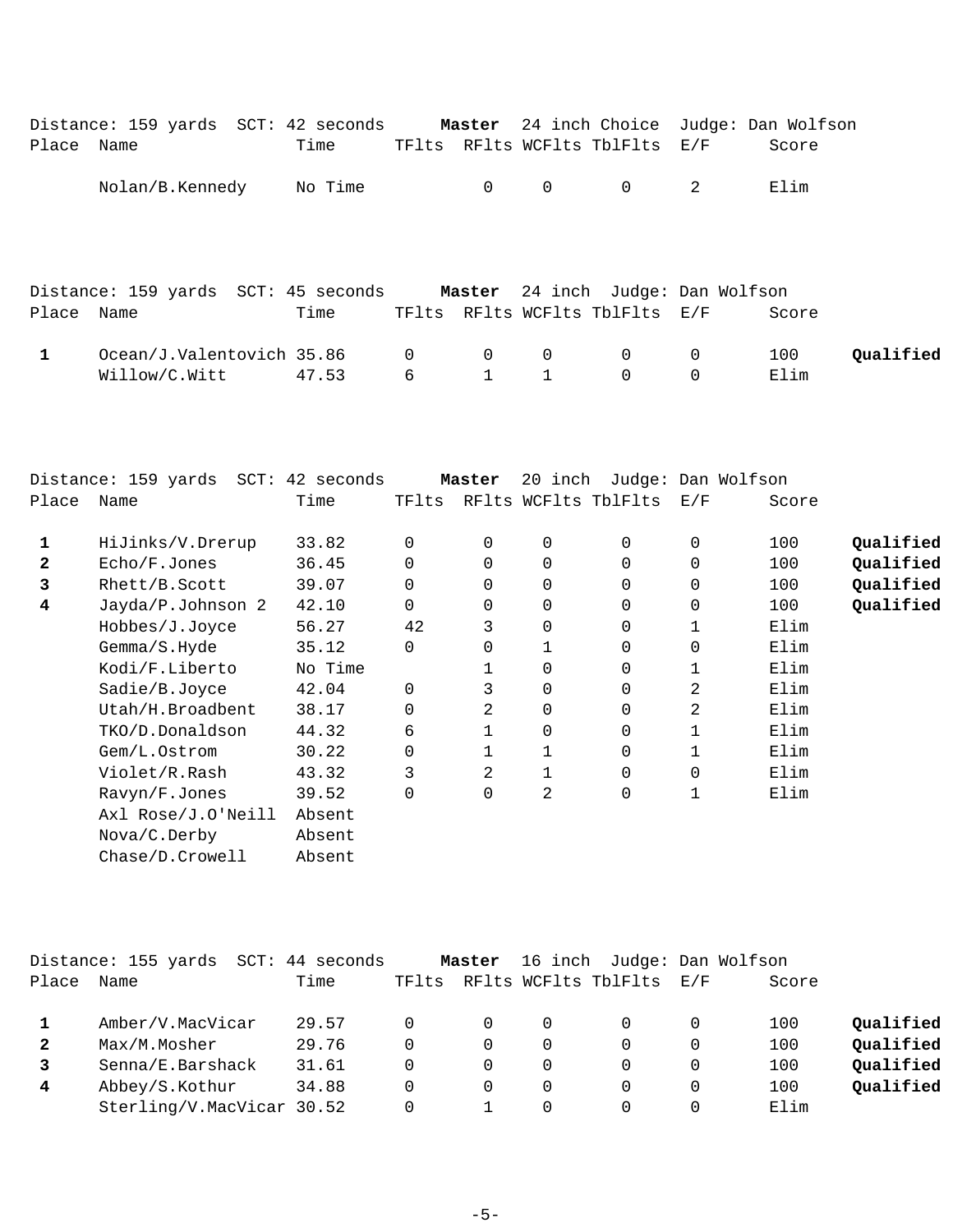| Wicked/S.Michaels | No Time |    |          |          | 0        |          | Elim |           |
|-------------------|---------|----|----------|----------|----------|----------|------|-----------|
| Cash/J.Schlueter  | 37.82   |    | $\Omega$ |          | 0        | $\Omega$ | Elim |           |
| Bogey/D.Atkinson  | 36.50   |    |          | 0        | 0        | 0        | Elim |           |
| Gus/A.Gandy       | 40.06   |    | 0        | 0        | 0        |          | Elim |           |
| Bragg/S.Moody     | 28.29   |    | 0        | 0        | 0        |          | Elim |           |
| Tyler/L.Coleman   | 35.99   |    | 0        |          | $\Omega$ | 0        | Elim |           |
| Epic/J.Lipsio     | 56.54   | 36 | 2        |          | $\Omega$ |          | Elim |           |
| Spencer/J.Wooten  | No Time |    | 3        | 2        | $\Omega$ |          | Elim |           |
| Andre/T.Poirier   | 37.11   |    | 0        | 0        | $\Omega$ | 0        | 100  | Qualified |
| Ivan/E.Ewins      | 40.75   |    | 0        | $\Omega$ | $\Omega$ | $\Omega$ | 100  | Qualified |
| Envy/F.Krueger    | 35.75   |    | 0        | 0        | $\Omega$ | $\Omega$ | 100  | Qualified |
|                   |         |    |          |          |          |          |      |           |

|              | $SCT$ :<br>Distance: 151 yards | 46 seconds |          | Master         | 12 inch     |                      |              | Judge: Dan Wolfson |           |
|--------------|--------------------------------|------------|----------|----------------|-------------|----------------------|--------------|--------------------|-----------|
| Place        | Name                           | Time       | TFlts    |                |             | RFlts WCFlts TblFlts | E/F          | Score              |           |
| 1            | Edge/S.Michaels                | 29.16      | $\Omega$ | $\Omega$       | $\Omega$    | $\Omega$             | $\Omega$     | 100                | Qualified |
| $\mathbf{z}$ | Blaze/S.Michaels               | 30.43      |          | 0              | $\Omega$    | $\Omega$             | 0            | 100                | Qualified |
| 3            | Spiffy/S.Price                 | 30.81      | $\Omega$ | $\Omega$       | 0           | $\Omega$             | 0            | 100                | Qualified |
| 4            | Zach/R.Carlin                  | 30.96      |          | 0              | 0           | $\Omega$             | 0            | 100                | Qualified |
|              | Julie/T.Poirier                | 36.55      | $\Omega$ | $\Omega$       |             | $\Omega$             | 0            | Elim               |           |
|              | Dylan/M.Mosher                 | No Time    |          | $\Omega$       | $\Omega$    | $\Omega$             |              | Elim               |           |
|              | Donna/J.Constantine No Time    |            |          | $\Omega$       |             | $\Omega$             | 1            | Elim               |           |
|              | Surfer Dude/F.Gilme 39.91      |            |          | $\mathfrak{D}$ | 2           | $\Omega$             |              | Elim               |           |
|              | Kelli/T.Poirier                | 38.41      |          |                | 1           | $\Omega$             | $\mathbf{1}$ | Elim               |           |
|              | Luke/F.Salvas                  | 43.02      |          | 0              | $\Omega$    | $\Omega$             | 0            | 100                | Qualified |
|              | Frankie/K.McClung              | 31.56      | $\Omega$ | $\Omega$       | $\Omega$    | $\Omega$             | $\mathbf 0$  | 100                | Qualified |
|              | Joey/F.Canada                  | 38.32      |          | $\Omega$       | $\Omega$    | $\Omega$             | $\Omega$     | 100                | Qualified |
|              | Blu/N.Olimpo                   | 39.91      | $\Omega$ | 0              | $\mathbf 0$ | 0                    | 0            | 100                | Qualified |
|              | Jake/F.Salvas                  | Absent     |          |                |             |                      |              |                    |           |

|       | Distance: 151 yards<br>$SCT$ : | 50 seconds |          | Master   | inch<br>8 |                      |          | Judge: Dan Wolfson |           |
|-------|--------------------------------|------------|----------|----------|-----------|----------------------|----------|--------------------|-----------|
| Place | Name                           | Time       | TFlts    |          |           | RFlts WCFlts TblFlts | E/F      | Score              |           |
|       | Buff/S.Michaels                | 29.94      | 0        | 0        | $\Omega$  | $\Omega$             | 0        | 100                | Qualified |
| 2     | Tess/L.Ranieri                 | 37.75      | $\Omega$ | $\Omega$ | $\Omega$  | $\Omega$             | $\Omega$ | 100                | Qualified |
| 3     | Moka/M.Douglas                 | 37.85      | $\Omega$ |          | 0         | 0                    |          | 100                | Qualified |
| 4     | Desmond/B.Kennedy              | 39.44      | $\Omega$ | 0        | $\Omega$  | $\Omega$             | $\Omega$ | 100                | Qualified |
|       | Gabby/A.Samuels                | No Time    |          |          | $\Omega$  | $\Omega$             |          | Elim               |           |
|       | Rose/T.Krol                    | 38.25      | $\Omega$ | 0        | $\Omega$  | $\Omega$             | 1        | Elim               |           |
|       | Bindi/R.Stille                 | 33.25      | $\Omega$ | 0        |           | $\Omega$             | $\Omega$ | Elim               |           |
|       | Gidgit/C.Little                | 51.92      | 3        |          | $\Omega$  | $\Omega$             |          | 97                 |           |
|       | Riesling/S.Vespeste            | 29.61      | $\Omega$ | 2        | 3         | $\Omega$             | 3        | Elim               |           |
|       | Louis/A.Samuels                | No Time    |          |          | $\Omega$  | $\Omega$             |          | Elim               |           |
|       | Buzz/B.Dumbaugh                | No Time    |          |          |           | $\Omega$             |          | Elim               |           |
|       | Midas/K.Huling                 | 44.68      | $\Omega$ |          |           | $\Omega$             | 2        | Elim               |           |
|       | Rhythm/K.Loman Chio 43.85      |            |          | 0        | 0         | $\Omega$             |          | 100                | Qualified |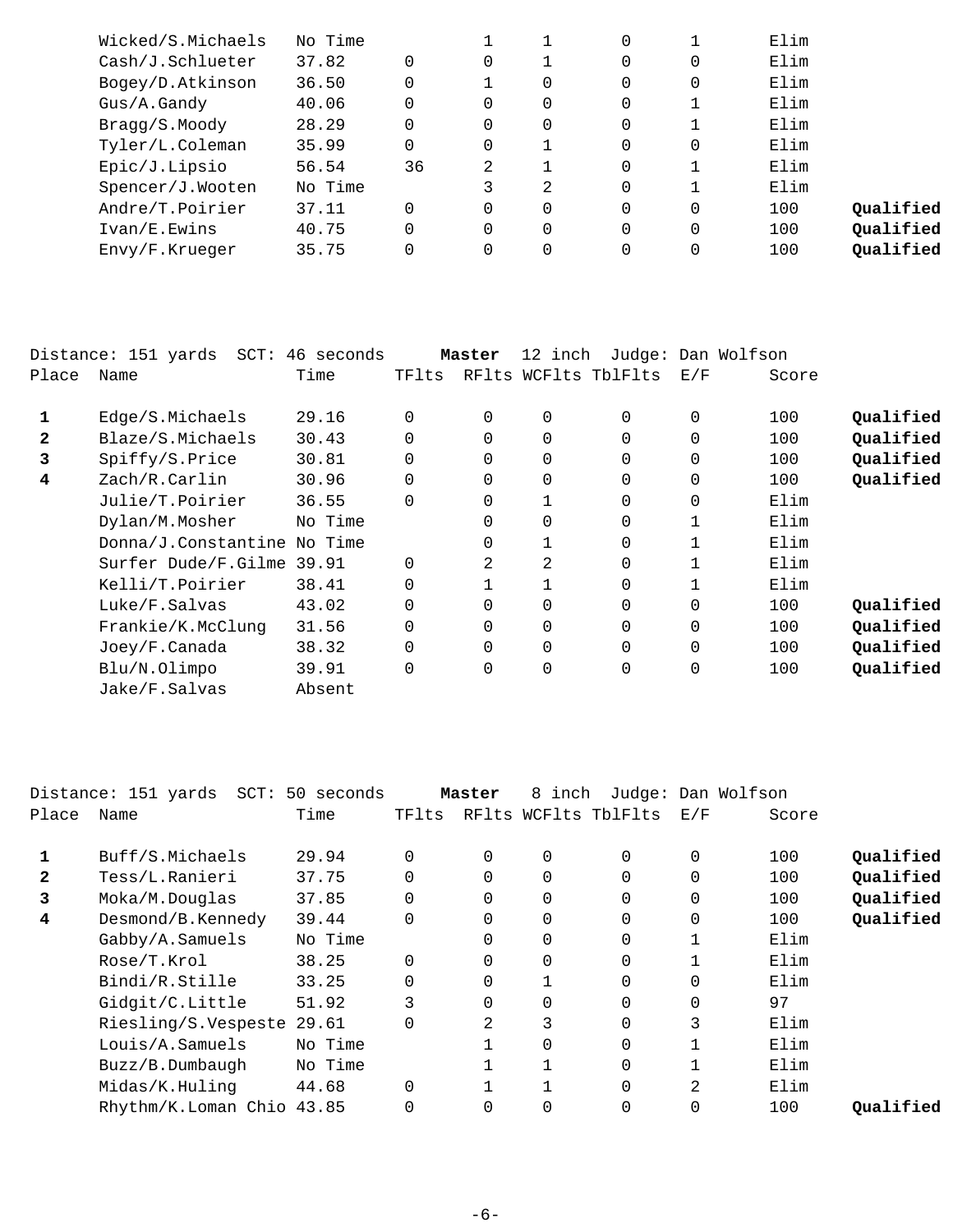| Kenna/K.Short    | 47.44 |  |  | 100 | Oualified |
|------------------|-------|--|--|-----|-----------|
| Trudy/J.Canfield | 43.02 |  |  | 100 | Qualified |
| Willa/B.Jameson  | 47.76 |  |  | 100 | Oualified |

 Total Number of Dogs Showing: 61 Total Number of Dogs Absent: 4 Total Number of Dogs Withdrawn: 0 Total Number of Dogs Not Scored: 0 Total Number of Qualifiers: 28 Percent Qualified: 45.9%

|            | Distance: 159 yards SCT: 47 seconds |       |           |  |                                              | <b>Excellent Pref</b> 16 inch Judge: Dan Wolfson |  |
|------------|-------------------------------------|-------|-----------|--|----------------------------------------------|--------------------------------------------------|--|
| Place Name |                                     | Time  |           |  | TFlts RFlts WCFlts TblFlts E/F               | Score                                            |  |
|            | Ellie/A.Barker                      | 34.77 | $\bigcap$ |  | $0 \qquad 1 \qquad \qquad 0 \qquad \qquad 0$ | Elim                                             |  |

|            | Distance: 151 yards SCT: 55 seconds |         |  |                                             |        | <b>Excellent Pref</b> 4 inch Judge: Dan Wolfson |
|------------|-------------------------------------|---------|--|---------------------------------------------|--------|-------------------------------------------------|
| Place Name |                                     | Time    |  | TFlts RFlts WCFlts TblFlts E/F              |        | Score                                           |
|            | Sir Gio/C.Little                    | No Time |  | $\begin{matrix} 0 & 0 & 0 & 2 \end{matrix}$ |        | Elim                                            |
|            | Piper/A.Samuels                     | 45.31   |  | $0 \qquad 1 \qquad 0 \qquad 0$              | $\cap$ | Elim                                            |

 Total Number of Dogs Showing: 3 Total Number of Dogs Absent: 0 Total Number of Dogs Withdrawn: 0 Total Number of Dogs Not Scored: 0 Total Number of Qualifiers: 0 Percent Qualified: 0.0%

|              |                 | Distance: 159 yards SCT: 50 seconds |  |                                |  | Master Pref 20 inch Judge: Dan Wolfson |           |
|--------------|-----------------|-------------------------------------|--|--------------------------------|--|----------------------------------------|-----------|
| Place Name   |                 | Time                                |  | TFlts RFlts WCFlts TblFlts E/F |  | Score                                  |           |
| $\mathbf{1}$ | Lotte/L.Belcher | 44.33 0 0 0 0 0                     |  |                                |  | 100                                    | Qualified |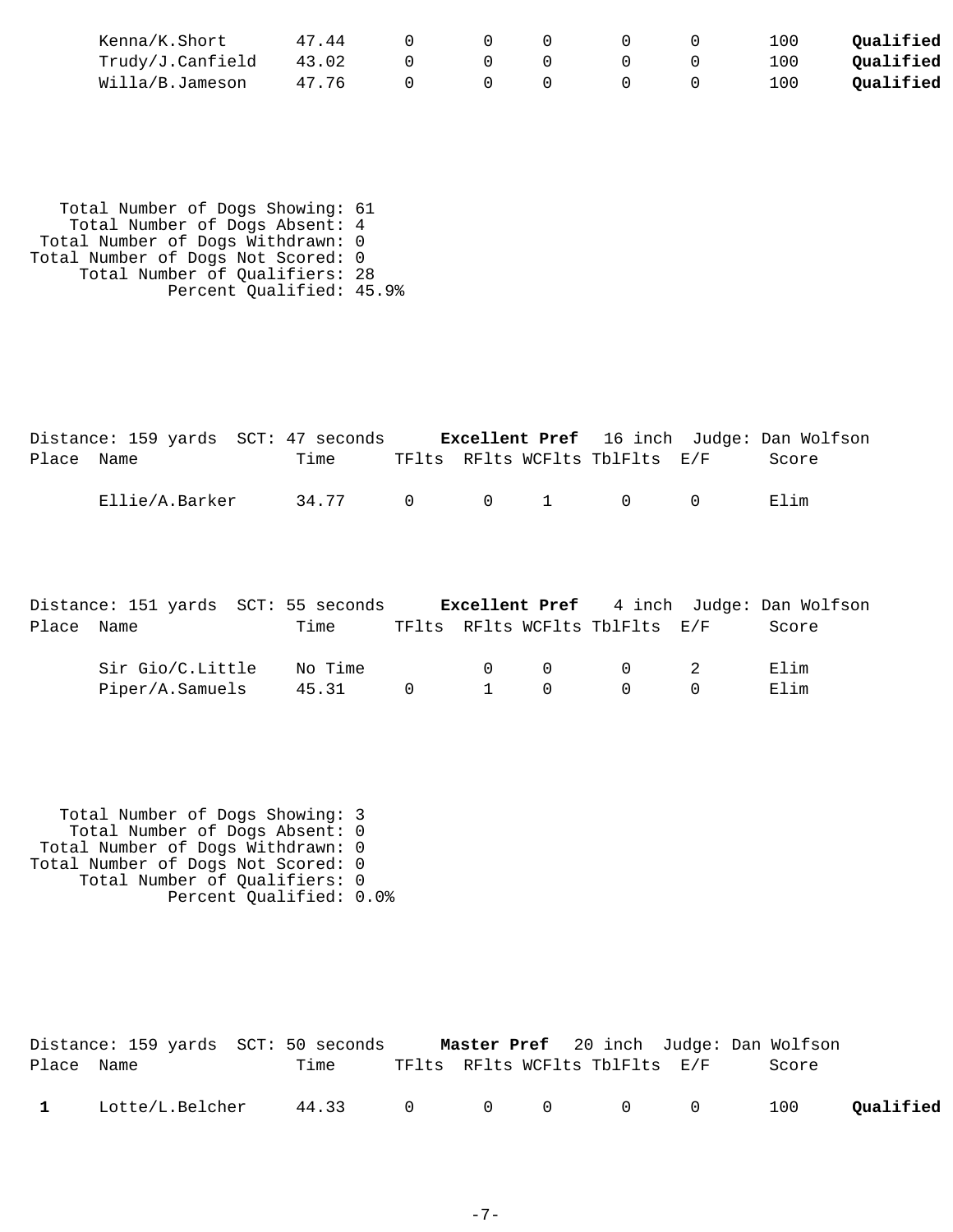| Sollie/K.Himmelfarb 50.62  |       |  |  | 100  | Oualified |
|----------------------------|-------|--|--|------|-----------|
| Benny/J.Joyce              | 41.18 |  |  | Elim |           |
| Pecoy/K.Himmelfarb 48.85 0 |       |  |  | Elim |           |

|              | Distance: 159 yards<br>$SCT$ : | 47<br>seconds |       | Master Pref |          | 16 inch              |                   | Judge: Dan Wolfson |           |
|--------------|--------------------------------|---------------|-------|-------------|----------|----------------------|-------------------|--------------------|-----------|
| Place        | Name                           | Time          | TFlts |             |          | RFlts WCFlts TblFlts | $\rm E$ / $\rm F$ | Score              |           |
|              | Katie/L.Wilken                 | 34.56         |       | 0           | $\Omega$ |                      | 0                 | 100                | Qualified |
| $\mathbf{2}$ | Zeke/R.Henson                  | 35.01         |       | 0           | 0        |                      | 0                 | 100                | Qualified |
|              | Coqui/L.Wilken                 | 44.84         |       | $\Omega$    | $\Omega$ |                      | 0                 | 100                | Qualified |
|              | Tank/R.Henson                  | 64.15         | 51    |             | $\Omega$ |                      | 0                 | Elim               |           |
|              | George/K.Evers-Hays 37.24      |               |       |             |          |                      | 0                 | Elim               |           |

|                | Distance: 155 yards<br>SCT: | 49 seconds |       | Master Pref |   | 12 inch              |          | Judge: Dan Wolfson |           |
|----------------|-----------------------------|------------|-------|-------------|---|----------------------|----------|--------------------|-----------|
| Place          | Name                        | Time       | TFlts |             |   | RFlts WCFlts TblFlts | E/F      | Score              |           |
|                | Diamond/V.MacVicar          | 29.37      |       | 0           | 0 |                      | 0        | 100                | Qualified |
| $\mathbf{2}$   | Blue/P.McBride              | 38.08      |       | $\Omega$    | 0 |                      | $\Omega$ | 100                | Qualified |
| 3              | Vera/A.Gandy                | 41.89      |       | $\Omega$    | 0 |                      | $\Omega$ | 100                | Qualified |
| $\overline{4}$ | Bryden/S.Hyde               | 46.76      |       | 0           | 0 | 0                    | $\Omega$ | 100                | Qualified |
|                | Echo/J.Killeen              | 49.87      |       |             | 2 |                      |          | Elim               |           |
|                | Breeze/L.Calci              | 44.95      |       | 0           |   |                      | 0        | Elim               |           |

|              | Distance: 151 yards SCT: 51 seconds |         |       | Master Pref |   | 8 inch                   |   | Judge: Dan Wolfson |           |
|--------------|-------------------------------------|---------|-------|-------------|---|--------------------------|---|--------------------|-----------|
| Place        | Name                                | Time    | TFlts |             |   | RFlts WCFlts TblFlts E/F |   | Score              |           |
|              | Tammy/A.Johnson-Moz 27.92           |         |       | $\Omega$    | 0 |                          | 0 | 100                | Qualified |
| $\mathbf{2}$ | Willie/S.Pocs                       | 34.55   | 0     | $\Omega$    | 0 | $\Omega$                 | 0 | 100                | Qualified |
|              | Trinity/A.Johnson-M 39.44           |         |       | $\Omega$    | 0 | $\Omega$                 | 0 | 100                | Qualified |
|              | Razzle/L.Larsen                     | No Time |       | $\Omega$    |   | 0                        |   | Elim               |           |
|              | Nogglett Lutz/L. Lut 46.97          |         | 0     |             |   | $\Omega$                 |   | Elim               |           |
|              | Ziqqy/T.Krol                        | 34.96   |       | $\Omega$    |   | 0                        | 0 | Elim               |           |

|       | Distance: 151 yards SCT: 55 seconds |       |    |          |          |                                |     | Master Pref 4 inch Judge: Dan Wolfson |           |
|-------|-------------------------------------|-------|----|----------|----------|--------------------------------|-----|---------------------------------------|-----------|
| Place | Name                                | Time  |    |          |          | TFlts RFlts WCFlts TblFlts E/F |     | Score                                 |           |
|       | Fortune/A.Samuels 28.65 0 0         |       |    |          | $\Omega$ | $\Omega$                       | - 0 | 100                                   | Qualified |
|       | Willow/K.Loman Chio 46.20           |       |    | $\Omega$ | $\Omega$ |                                | 0   | 100                                   | Oualified |
|       | General/K.Loman Chi 71.12           |       | 48 |          |          | $\Omega$                       |     | Elim                                  |           |
|       | Coco/R.Stille                       | 58.67 |    |          |          |                                |     | Elim                                  |           |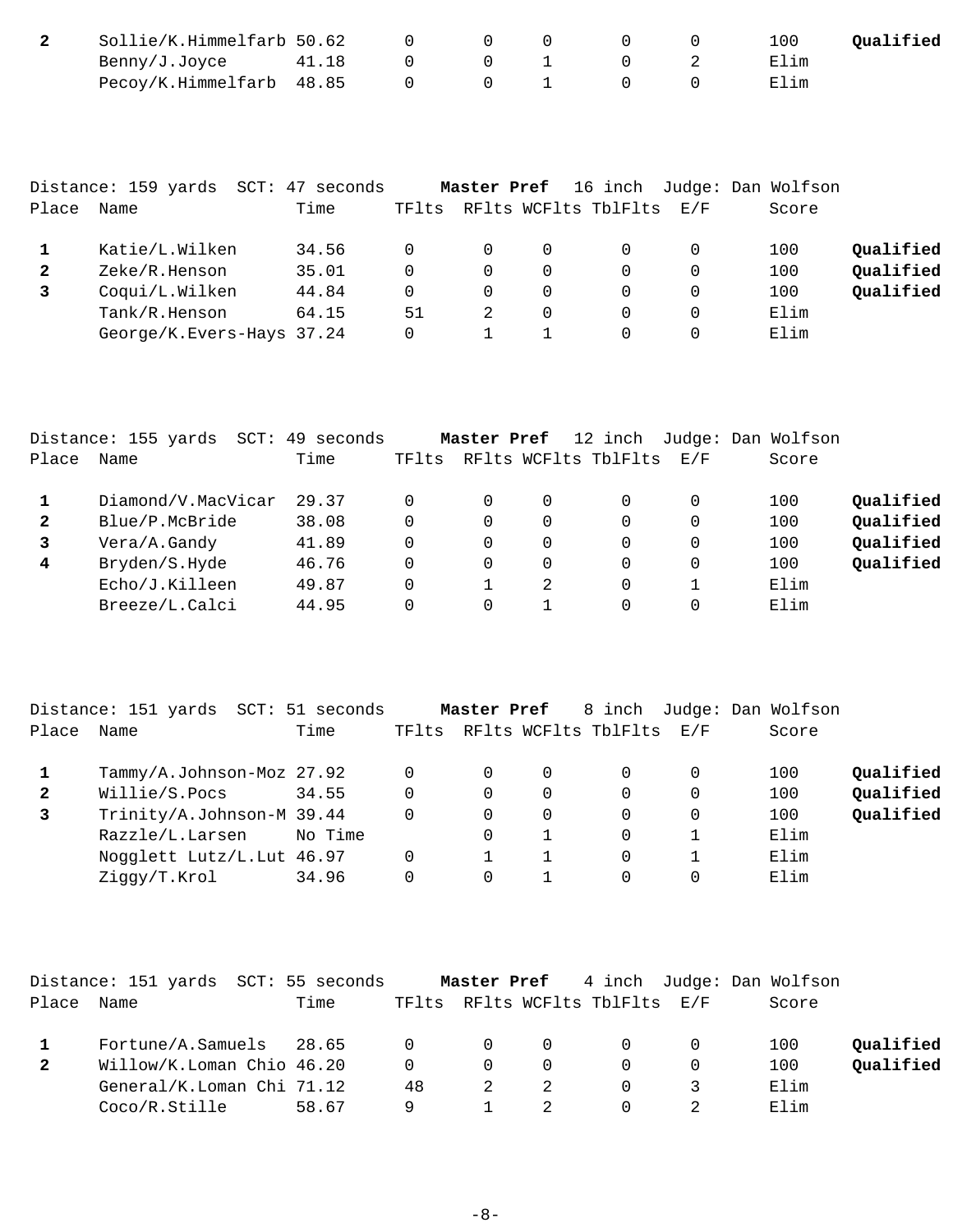| Mo/C.Krivanich           | 4394 |  |  |      |
|--------------------------|------|--|--|------|
| Judy Judy/F.Gilmer 35.50 |      |  |  | 田]im |

 Total Number of Dogs Showing: 27 Total Number of Dogs Absent: 0 Total Number of Dogs Withdrawn: 0 Total Number of Dogs Not Scored: 0 Total Number of Qualifiers: 14 Percent Qualified: 51.9%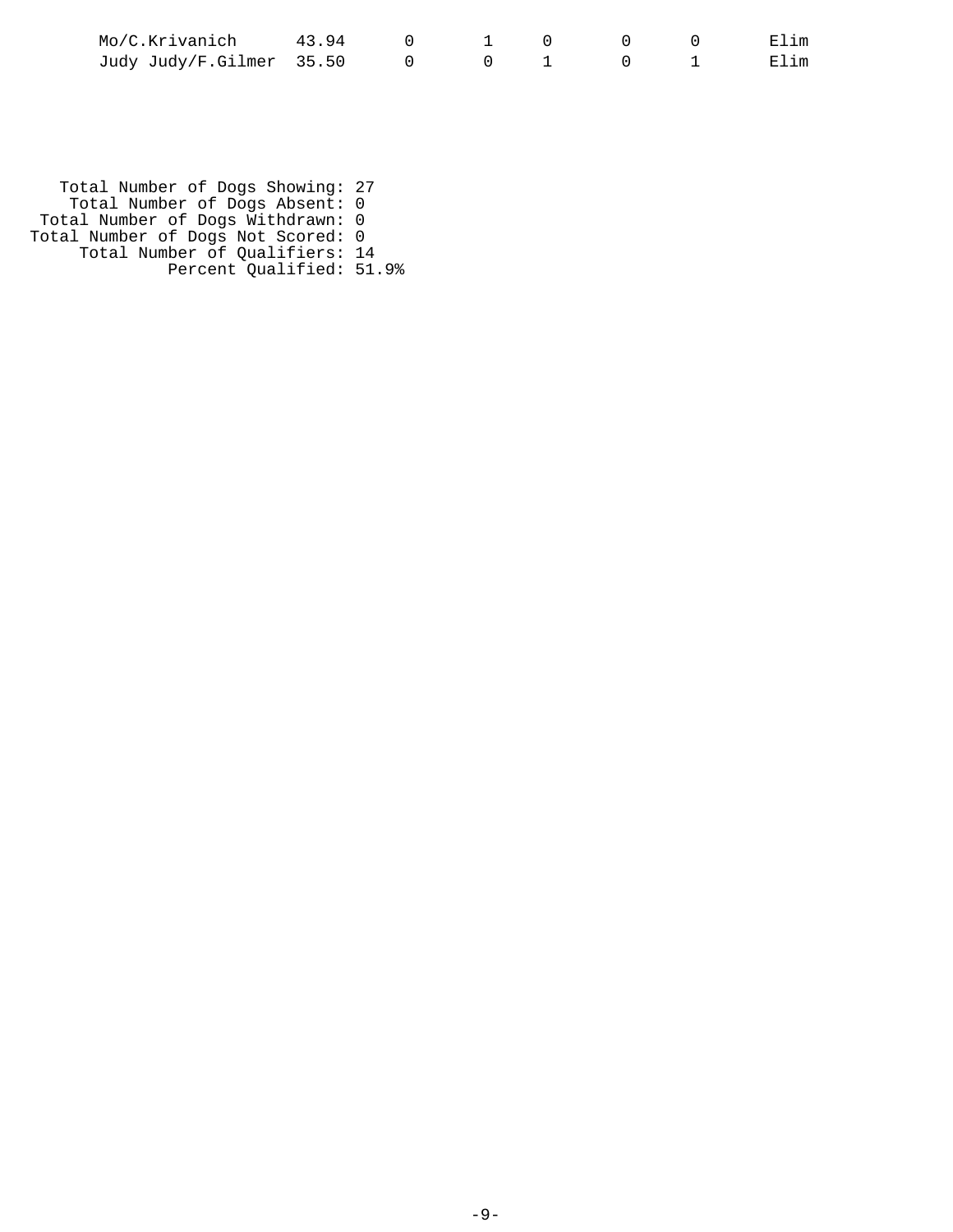### **Sunday, January 30, 2022 Tampa Bay Area Shetland Sheepdog Club, Inc. Open JWW**

Distance: 134 yards SCT: 38 seconds **Open** 20 inch Judge: Dan Wolfson Place Name Time TFlts RFlts WCFlts TblFlts E/F Score

|              | Vibe/L.Ostrom                                                                                                                                                                                             | 45.59           | 14                   | $2 \left( \frac{1}{2} \right)$ | $1 \quad \blacksquare$ | $\overline{0}$                 | $1 \quad$                            | Elim       |           |
|--------------|-----------------------------------------------------------------------------------------------------------------------------------------------------------------------------------------------------------|-----------------|----------------------|--------------------------------|------------------------|--------------------------------|--------------------------------------|------------|-----------|
| Place Name   | Distance: 131 yards SCT: 40 seconds                                                                                                                                                                       | Time            |                      |                                |                        | TFlts RFlts WCFlts TblFlts E/F | Open 16 inch Judge: Dan Wolfson      | Score      |           |
| $\mathbf{1}$ | Maybelline/P.Burch<br>Shadow/F.Canada                                                                                                                                                                     | 41.51<br>48.62  | $\overline{2}$<br>16 | 0<br>$\mathbf{1}$              | 0<br>$\Omega$          | 0<br>$\Omega$                  | $\mathbf 0$<br>$\mathbf{1}$          | 98<br>Elim | Qualified |
| Place Name   | Distance: 128 yards SCT: 43 seconds Open 12 inch Judge: Dan Wolfson                                                                                                                                       | Time            |                      |                                |                        | TFlts RFlts WCFlts TblFlts E/F |                                      | Score      |           |
|              | Emoji/S.Price<br>Slick/H.Caldwell                                                                                                                                                                         | 63.83<br>Absent | 40                   | 4                              | $\overline{2}$         | $\mathsf{O}$                   | $\mathbf{1}$                         | Elim       |           |
|              | Total Number of Dogs Showing: 4<br>Total Number of Dogs Absent: 1<br>Total Number of Dogs Withdrawn: 0<br>Total Number of Dogs Not Scored: 0<br>Total Number of Qualifiers: 1<br>Percent Qualified: 25.0% |                 |                      |                                |                        |                                |                                      |            |           |
| Place Name   | Distance: 134 yards SCT: 43 seconds                                                                                                                                                                       | Time            |                      |                                |                        | TFlts RFlts WCFlts TblFlts E/F | Open Pref 16 inch Judge: Dan Wolfson | Score      |           |
| $\mathbf{1}$ | Daisy/T.Aunapu<br>Suzie/M.DeVane                                                                                                                                                                          | 45.58<br>34.49  | 4<br>0               | 1<br>3                         | 0<br>$\mathbf{1}$      | 0<br>$\Omega$                  | $\mathbf 0$<br>2                     | 91<br>Elim | Qualified |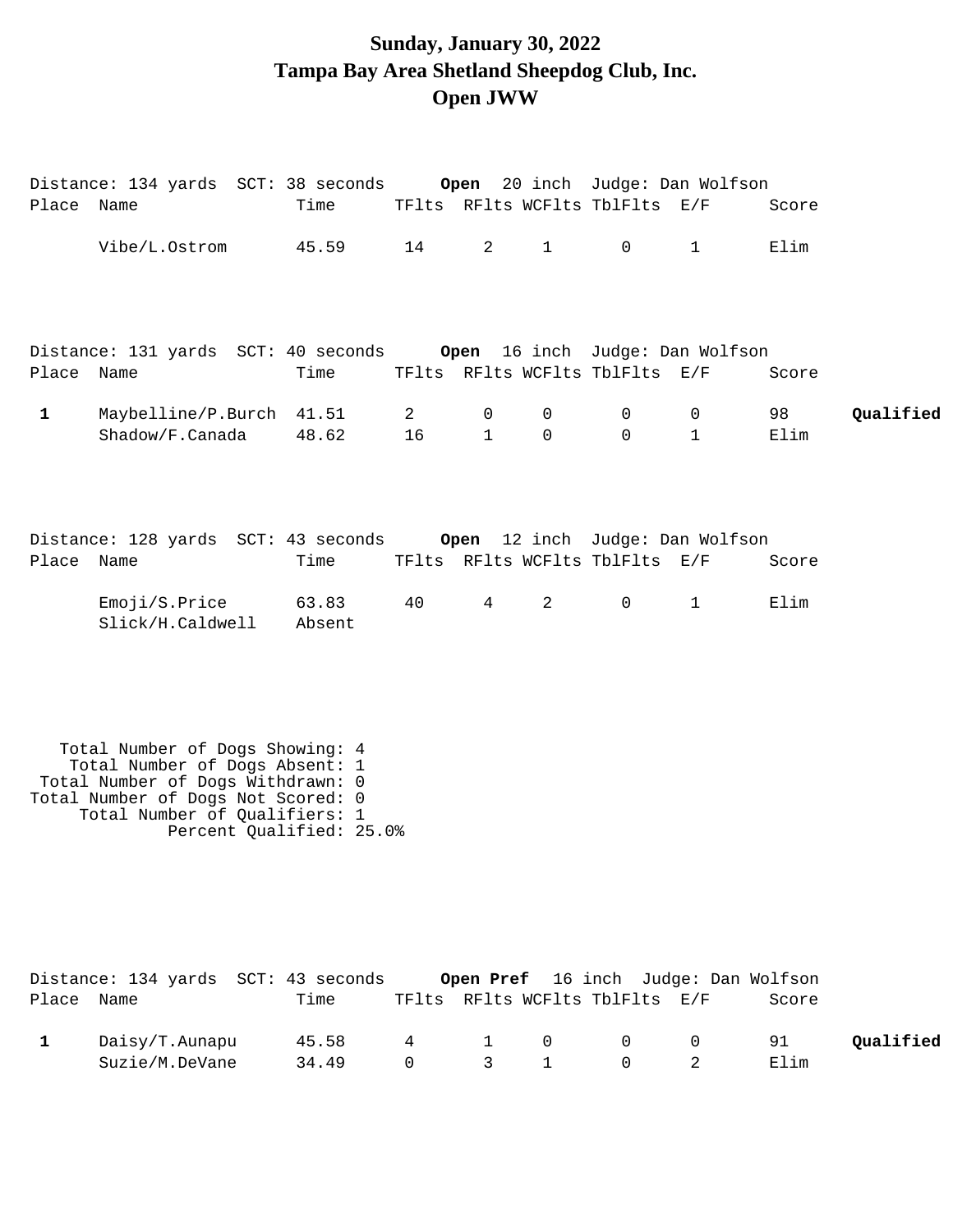|            | Distance: 131 yards SCT: 45 seconds |                 |  |  |                                | Open Pref 12 inch Judge: Dan Wolfson |
|------------|-------------------------------------|-----------------|--|--|--------------------------------|--------------------------------------|
| Place Name |                                     | Time            |  |  | TFlts RFlts WCFlts TblFlts E/F | Score                                |
|            | Mable/L.Kelly<br>Loki/D.Donaldson   | 55.16<br>Absent |  |  | 20 3 0 0 1                     | Filim                                |

|            | Distance: 128 yards SCT: 48 seconds |                 |  |  |                                | Open Pref 8 inch Judge: Dan Wolfson |
|------------|-------------------------------------|-----------------|--|--|--------------------------------|-------------------------------------|
| Place Name |                                     | Time            |  |  | TFlts RFlts WCFlts TblFlts E/F | Score                               |
|            | Joule/K.Huling                      | 27.39 0 1 0 0 2 |  |  |                                | Elim                                |

 Total Number of Dogs Showing: 4 Total Number of Dogs Absent: 1 Total Number of Dogs Withdrawn: 0 Total Number of Dogs Not Scored: 0 Total Number of Qualifiers: 1 Percent Qualified: 25.0%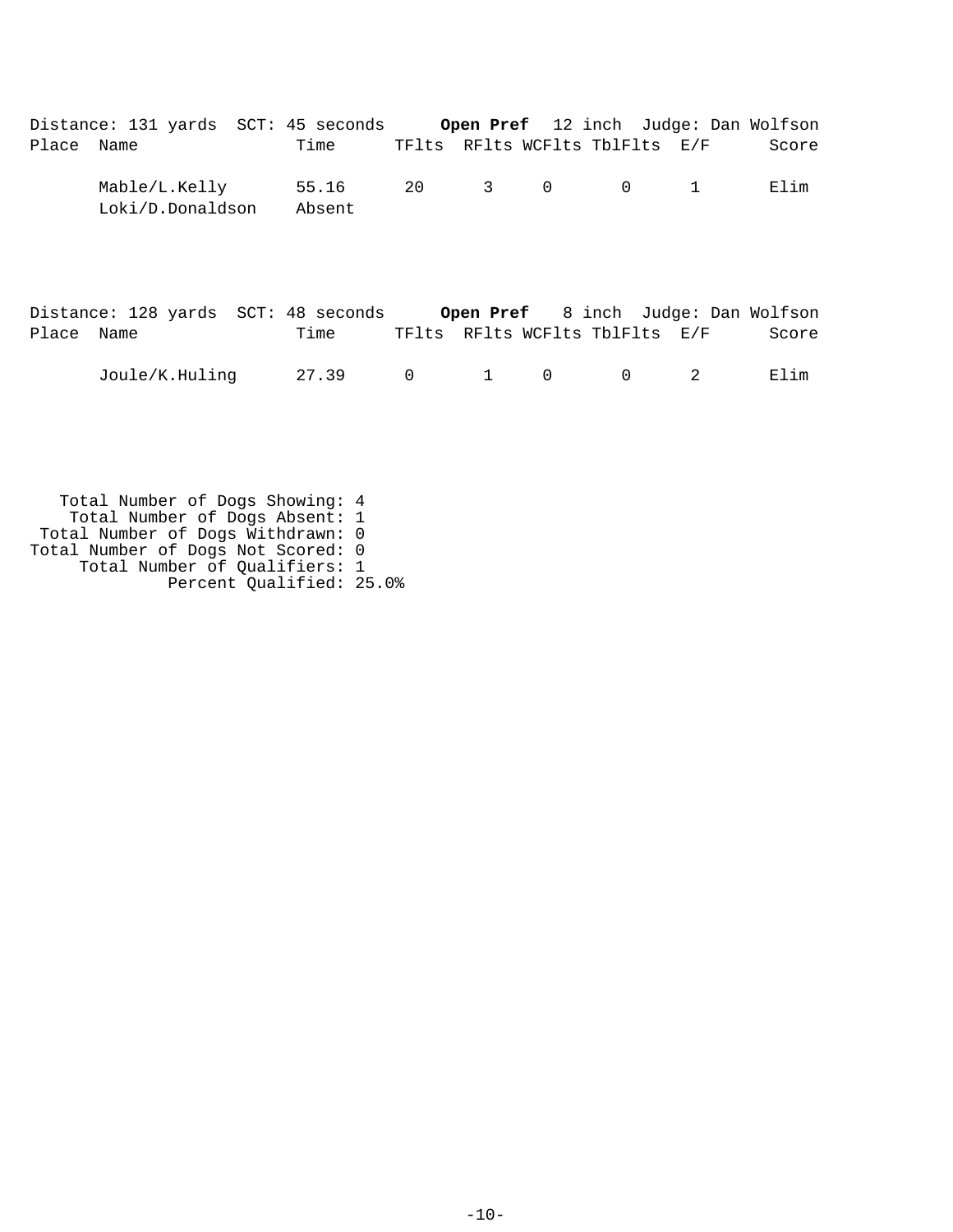### **Sunday, January 30, 2022 Tampa Bay Area Shetland Sheepdog Club, Inc. Novice JWW**

| Place Name   | Distance: 105 yards SCT: 35 seconds Novice A 20 inch Judge: Dan Wolfson                                                                                                       | Time                      |              |              |                | TFlts RFlts WCFlts TblFlts E/F |             | Score |           |
|--------------|-------------------------------------------------------------------------------------------------------------------------------------------------------------------------------|---------------------------|--------------|--------------|----------------|--------------------------------|-------------|-------|-----------|
| $\mathbf{1}$ | Willow/G.Cudlipp 31.15 0 2                                                                                                                                                    |                           |              |              | 0              | $\overline{0}$                 | $\mathbf 0$ | 90    | Qualified |
|              | Total Number of Dogs Showing: 1<br>Total Number of Dogs Absent: 0<br>Total Number of Dogs Withdrawn: 0<br>Total Number of Dogs Not Scored: 0<br>Total Number of Qualifiers: 1 | Percent Qualified: 100.0% |              |              |                |                                |             |       |           |
| Place Name   | Distance: 103 yards SCT: 37 seconds Novice B 16 inch Judge: Dan Wolfson                                                                                                       | Time                      |              |              |                | TFlts RFlts WCFlts TblFlts E/F |             | Score |           |
|              | Pete/C.Dostal                                                                                                                                                                 | 40.17                     | $\mathbf{3}$ | $4\degree$   | 3 <sup>7</sup> | $\overline{0}$                 | 3           | Elim  |           |
| Place Name   | Distance: 100 yards SCT: 40 seconds Novice B 12 inch Judge: Dan Wolfson                                                                                                       | Time                      |              |              |                | TFlts RFlts WCFlts TblFlts E/F |             | Score |           |
| $\mathbf{1}$ | Neo/J.Schlueter                                                                                                                                                               | 25.99                     | 0            | $\mathbf{1}$ | $\mathsf{O}$   | $\mathbf 0$                    | 0           | 95    | Qualified |
|              | Distance: 100 yards SCT: 43 seconds Novice B 8 inch Judge: Dan Wolfson                                                                                                        |                           |              |              |                |                                |             |       |           |
| Place Name   | Rosie/E.Floro                                                                                                                                                                 | Time<br>Absent            |              |              |                | TFlts RFlts WCFlts TblFlts E/F |             | Score |           |

 Total Number of Dogs Showing: 2 Total Number of Dogs Absent: 1 Total Number of Dogs Withdrawn: 0 Total Number of Dogs Not Scored: 0 Total Number of Qualifiers: 1 Percent Qualified: 50.0%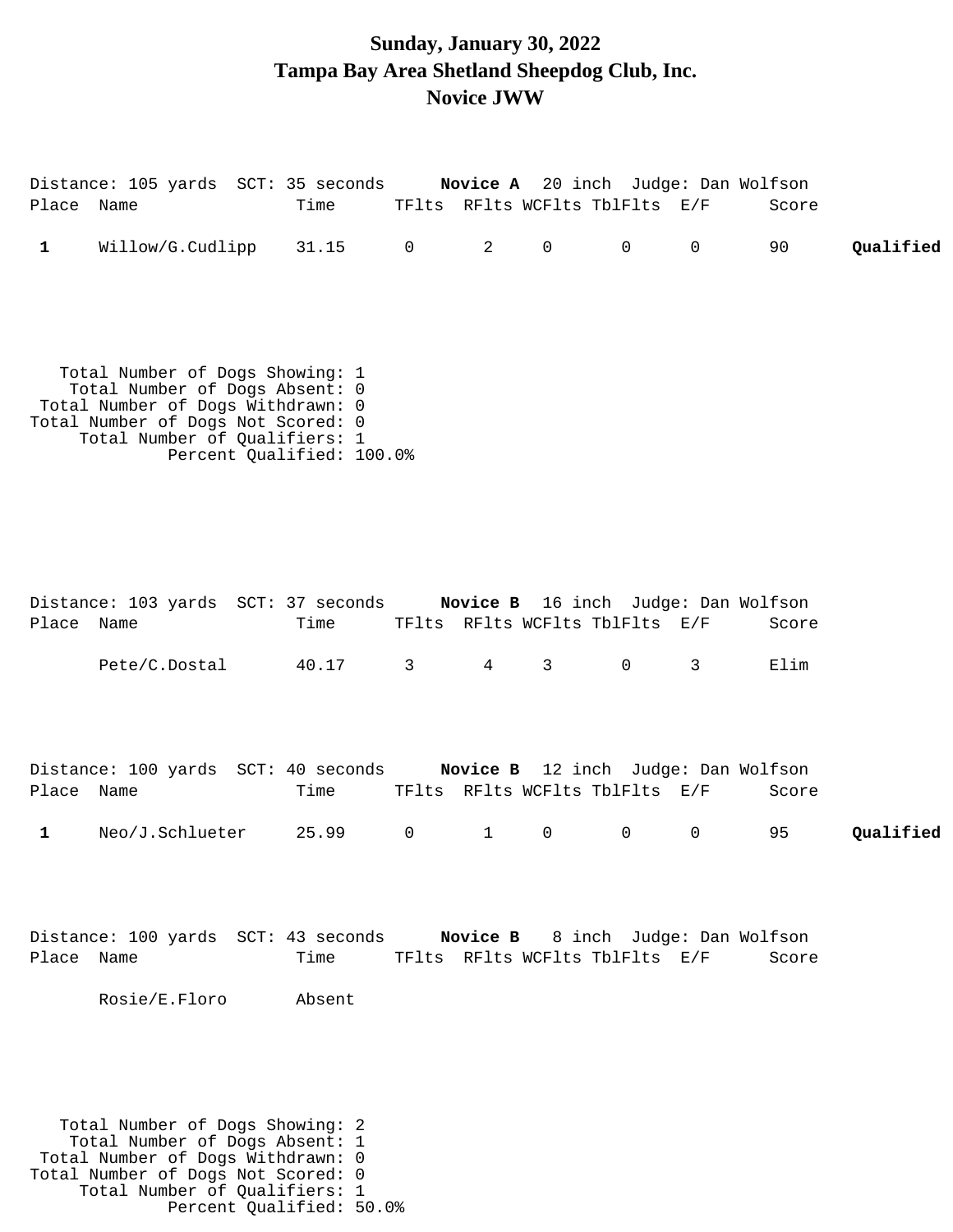| Place Name   | Distance: 105 yards SCT: 40 seconds Novice Pref 16 inch Judge: Dan Wolfson | Time |                         |              | TFlts RFlts WCFlts TblFlts E/F |             | Score |           |
|--------------|----------------------------------------------------------------------------|------|-------------------------|--------------|--------------------------------|-------------|-------|-----------|
| $\mathbf 1$  | $Pyro/S.Lay$ 35.16 0                                                       |      | $\mathbf{1}$            | $\mathsf{O}$ | $\overline{0}$                 | $\mathbf 0$ | 95    | Qualified |
| Place Name   | Distance: 100 yards SCT: 45 seconds Novice Pref 8 inch Judge: Dan Wolfson  | Time |                         |              | TFlts RFlts WCFlts TblFlts E/F |             | Score |           |
|              | Porter/S.Pocs 34.61 0                                                      |      | $\overline{\mathbf{2}}$ | $\mathsf{3}$ | $\overline{0}$                 | 3           | Elim  |           |
| Place Name   | Distance: 100 yards SCT: 48 seconds Novice Pref 4 inch Judge: Dan Wolfson  | Time |                         |              | TFlts RFlts WCFlts TblFlts E/F |             | Score |           |
| $\mathbf{1}$ | $\text{Marti}/\text{J}. \text{Cole}$ 44.96 0                               |      | $\overline{2}$          | 0            | $\mathbf 0$                    | $\mathbf 0$ | 90    | Qualified |

 Total Number of Dogs Showing: 3 Total Number of Dogs Absent: 0 Total Number of Dogs Withdrawn: 0 Total Number of Dogs Not Scored: 0 Total Number of Qualifiers: 2 Percent Qualified: 66.7%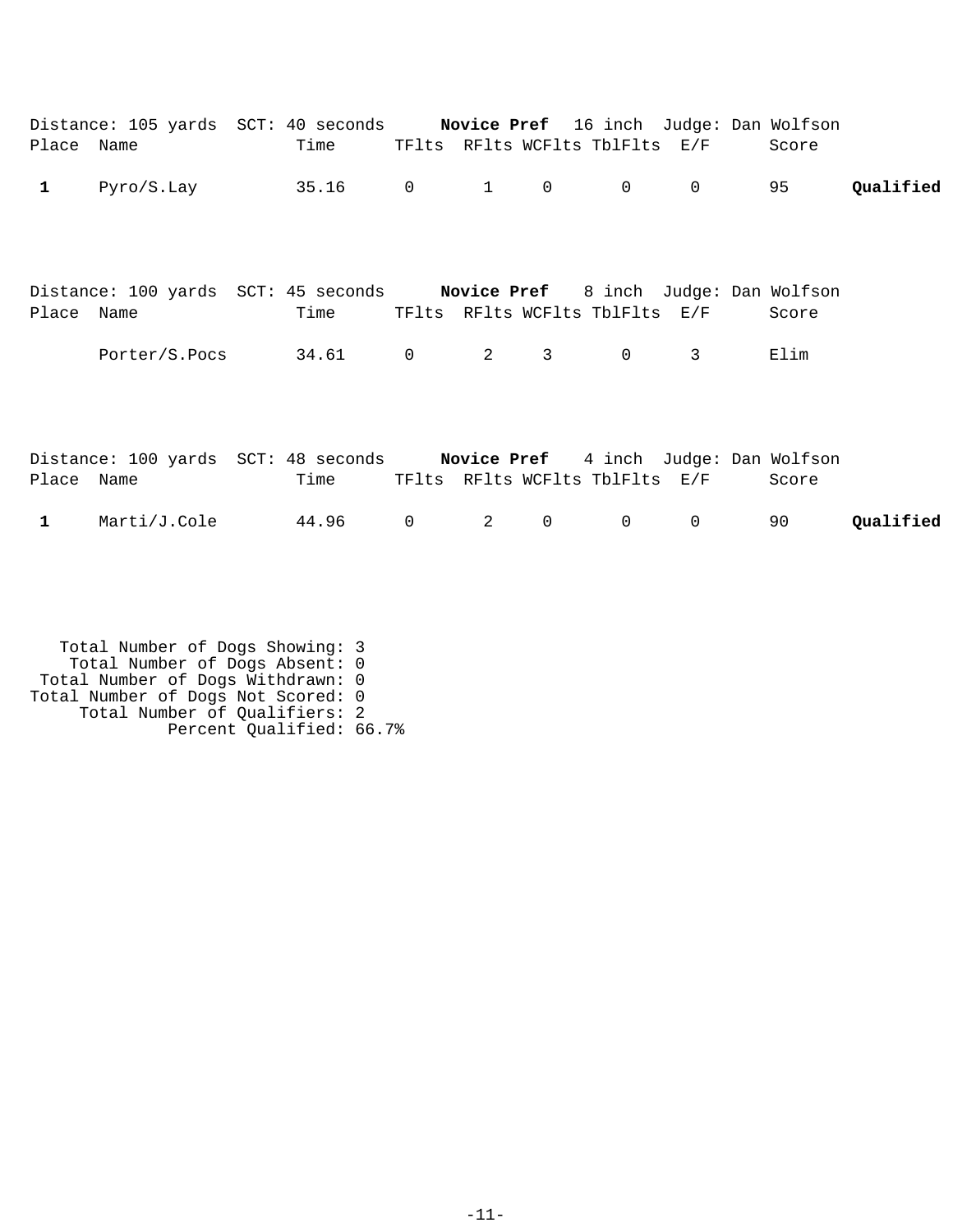#### **Sunday, January 30, 2022 Tampa Bay Area Shetland Sheepdog Club, Inc. Master/Excellent Standard**

Distance: 192 yards SCT: 67 seconds **Excellent** 20 inch Judge: Dan Wolfson Place Name Time TFlts RFlts WCFlts TblFlts E/F Score Axl Rose/J.O'Neill Absent Halo/J.Bowman Absent Glory/T.Desrosiers Absent Distance: 185 yards SCT: 70 seconds **Excellent** 16 inch Judge: Dan Wolfson Place Name Time TFlts RFlts WCFlts TblFlts E/F Score Poppy/F.Calci 89.57 57 1 1 0 0 Elim Hero/D.Thomason 59.57 0 1 0 0 0 Elim

Distance: 178 yards SCT: 76 seconds **Excellent** 8 inch Judge: Dan Wolfson Place Name Time TFlts RFlts WCFlts TblFlts E/F Score Gidgit/C.Little 85.81 27 0 0 0 0 73

 Total Number of Dogs Showing: 3 Total Number of Dogs Absent: 3 Total Number of Dogs Withdrawn: 0 Total Number of Dogs Not Scored: 0 Total Number of Qualifiers: 0 Percent Qualified: 0.0%

|            | Distance: 192 yards SCT: 67 seconds |         |  |                                | Master 24 inch Choice Judge: Dan Wolfson |
|------------|-------------------------------------|---------|--|--------------------------------|------------------------------------------|
| Place Name |                                     | Time    |  | TFlts RFlts WCFlts TblFlts E/F | Score                                    |
|            | Nolan/B.Kennedy                     | No Time |  | 1 1 0 3                        | 田]im                                     |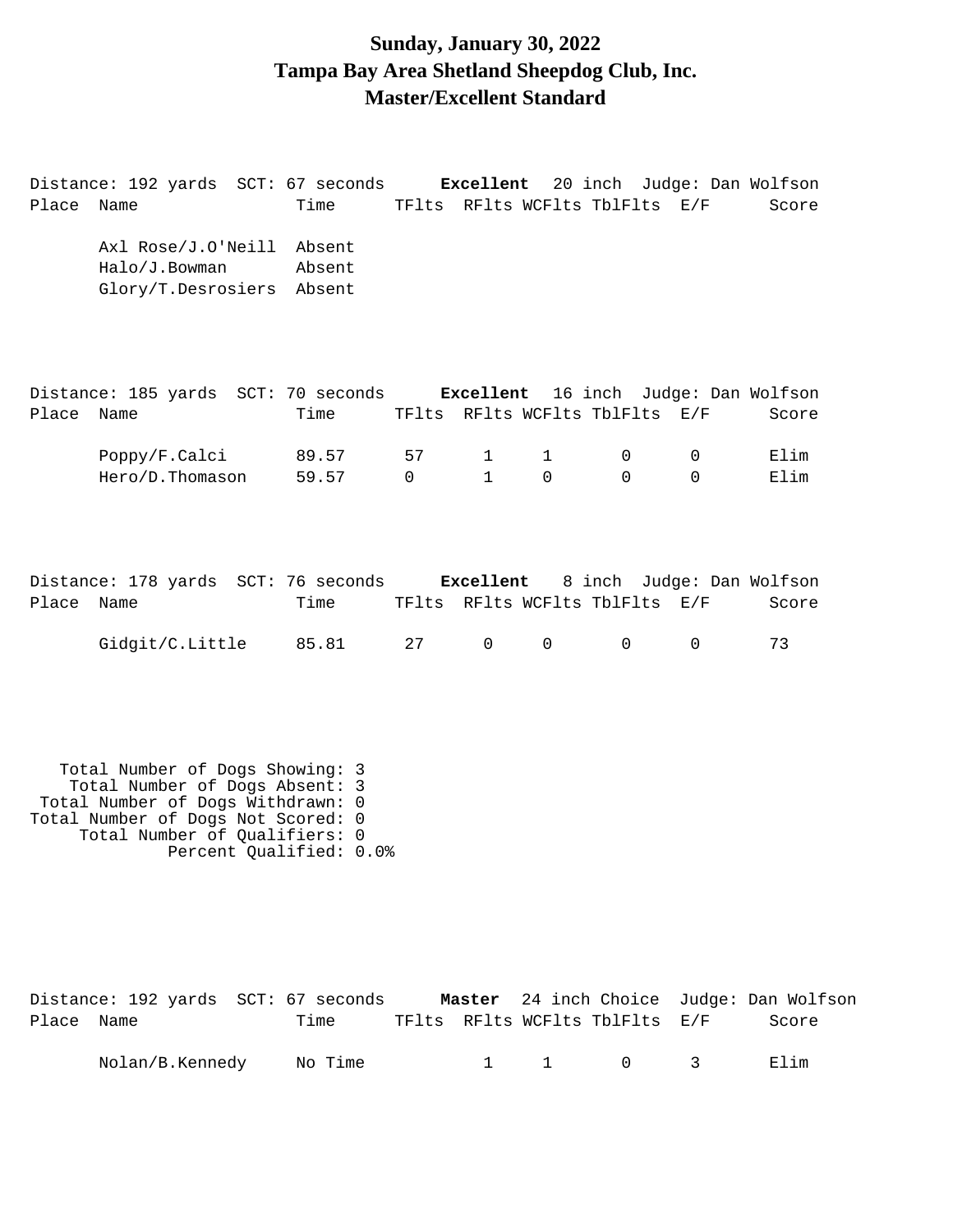|            | Distance: 192 yards SCT: 71 seconds             |        |  | Master 24 inch Judge: Dan Wolfson |       |           |
|------------|-------------------------------------------------|--------|--|-----------------------------------|-------|-----------|
| Place Name |                                                 | Time   |  | TFlts RFlts WCFlts TblFlts E/F    | Score |           |
|            | $Ocean/J.Valentovich$ 49.52 $0$ $0$ $0$ $0$ $0$ |        |  |                                   | 100   | Qualified |
|            | Willow/C.Witt                                   | 77.31  |  | 18 3 1 0 0                        | Elim  |           |
|            | Mae/T.Desrosiers                                | Absent |  |                                   |       |           |

|       | Distance: 192 yards<br>SCT: | 67 seconds |          | Master | 20<br>inch  |                      |     | Judge: Dan Wolfson |           |
|-------|-----------------------------|------------|----------|--------|-------------|----------------------|-----|--------------------|-----------|
| Place | Name                        | Time       | TFlts    |        |             | RFlts WCFlts TblFlts | E/F | Score              |           |
| 1     | Rhett/B.Scott               | 54.20      | 0        | 0      | 0           | 0                    | 0   | 100                | Qualified |
| 2     | TKO/D.Donaldson             | 55.51      | $\Omega$ | 0      | $\mathbf 0$ | 0                    | 0   | 100                | Qualified |
|       | Echo/F.Jones                | No Time    |          | 0      | 2           | 0                    | 1   | Elim               |           |
|       | Gemma/S.Hyde                | 47.91      | 0        | 0      | $\mathbf 0$ | 0                    |     | Elim               |           |
|       | Kodi/F.Liberto              | 69.02      | 6        |        | 0           | 0                    | 0   | Elim               |           |
|       | Jayda/P.Johnson 2           | 70.34      | 9        | 2      |             | 0                    | 1   | Elim               |           |
|       | Utah/H.Broadbent            | 42.01      | $\Omega$ | 0      | $\mathbf 0$ | 0                    | 1   | Elim               |           |
|       | HiJinks/V.Drerup            | 58.44      | 0        | 0      | 2           |                      | 0   | Elim               |           |
|       | Gem/L.Ostrom                | 55.35      | 0        | 0      | 3           | 0                    | 2   | Elim               |           |
|       | Violet/R.Rash               | 55.25      | $\Omega$ | 0      | 1           | 0                    | 3   | Elim               |           |
|       | Ravyn/F.Jones               | No Time    |          | 0      | 1           | 0                    | 1   | Elim               |           |
|       | Hobbes/J.Joyce              | 59.36      | 0        |        | $\mathbf 0$ | 0                    | 0   | Elim               |           |
|       | Priya/J.Bowman              | Absent     |          |        |             |                      |     |                    |           |
|       | Sadie/B.Joyce               | Absent     |          |        |             |                      |     |                    |           |
|       | Nova/C.Derby                | Absent     |          |        |             |                      |     |                    |           |
|       | Chase/D.Crowell             | Absent     |          |        |             |                      |     |                    |           |
|       |                             |            |          |        |             |                      |     |                    |           |

|       | Distance: 185 yards SCT: 70 seconds |       |          | Master   | 16 inch     |                      |                | Judge: Dan Wolfson |           |
|-------|-------------------------------------|-------|----------|----------|-------------|----------------------|----------------|--------------------|-----------|
| Place | Name                                | Time  | TFlts    |          |             | RFlts WCFlts TblFlts | E/F            | Score              |           |
|       | Wicked/S.Michaels                   | 36.31 | $\Omega$ | 0        | 0           | $\Omega$             | 0              | 100                | Qualified |
| 2     | Senna/E.Barshack                    | 40.59 | $\Omega$ | $\Omega$ | $\Omega$    | $\Omega$             | $\Omega$       | 100                | Qualified |
| 3     | Abbey/S.Kothur                      | 48.64 | 0        | 0        | 0           | $\Omega$             | $\Omega$       | 100                | Qualified |
| 4     | Bogey/D.Atkinson                    | 50.34 | $\Omega$ | $\Omega$ | $\mathbf 0$ | $\Omega$             | $\Omega$       | 100                | Qualified |
|       | Ivan/E.Ewins                        | 56.17 | 0        | 0        | $\mathbf 0$ | $\Omega$             |                | Elim               |           |
|       | Max/M.Mosher                        | 49.30 | $\Omega$ |          | 2           | $\Omega$             | $\overline{2}$ | Elim               |           |
|       | $Gus/A$ . Gandy                     | 56.85 | 0        | 0        | 0           | $\Omega$             |                | Elim               |           |
|       | Envy/F.Krueger                      | 72.76 | 6        | 2        | 2           | $\Omega$             | $\overline{2}$ | Elim               |           |
|       | Bragg/S.Moody                       | 77.76 | 21       |          | 2           | $\Omega$             | $\Omega$       | Elim               |           |
|       | Tyler/L.Coleman                     | 60.25 | $\Omega$ |          | 2           | $\Omega$             |                | Elim               |           |
|       | Epic/J.Lipsio                       | 74.14 | 12       | 2        | 1           | $\Omega$             |                | Elim               |           |
|       | Spencer/J.Wooten                    | 54.22 | 0        |          |             | 0                    |                | Elim               |           |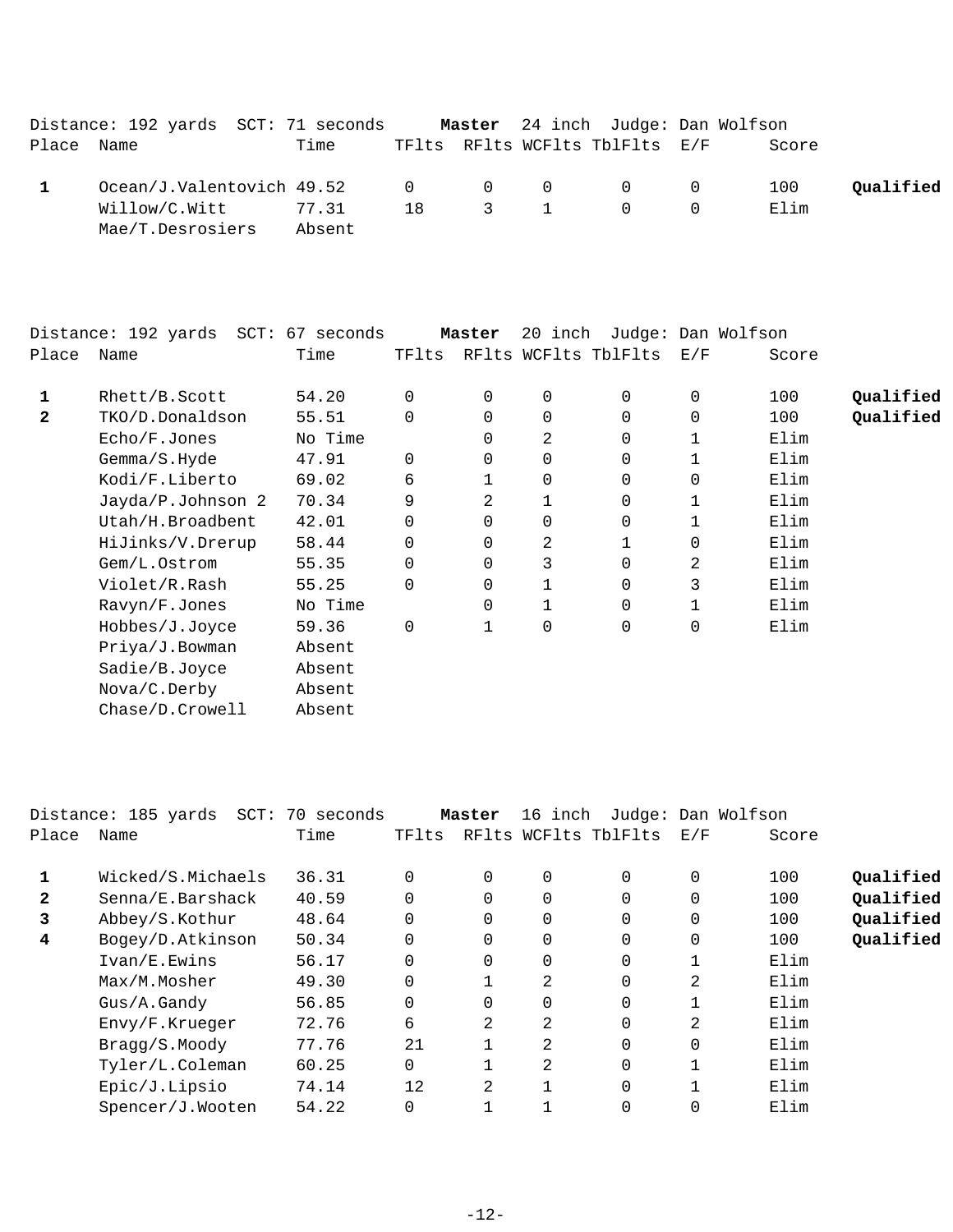| Amber/V.MacVicar          | 59.10 |  |  | Elim |           |
|---------------------------|-------|--|--|------|-----------|
| Sterling/V.MacVicar 53.54 |       |  |  | 100  | Qualified |
| Andre/T.Poirier           | 57.08 |  |  | 100  | Oualified |
| Cash/J.Schlueter          | 55.22 |  |  | 100  | Oualified |
| Alice/V.Calvano           | 50.95 |  |  | - 00 | Oualified |

|       | Distance: 178 yards SCT: 71 seconds |         |          | Master         | 12 inch        |                      |              | Judge: Dan Wolfson |           |
|-------|-------------------------------------|---------|----------|----------------|----------------|----------------------|--------------|--------------------|-----------|
| Place | Name                                | Time    | TFlts    |                |                | RFlts WCFlts TblFlts | E/F          | Score              |           |
| 1     | Edge/S.Michaels                     | 44.07   | 0        | $\Omega$       | 0              | $\Omega$             | 0            | 100                | Qualified |
| 2     | Frankie/K.McClung                   | 45.38   | $\Omega$ | $\Omega$       | $\Omega$       | $\Omega$             | 0            | 100                | Qualified |
| 3     | Julie/T.Poirier                     | 50.23   | 0        | $\Omega$       | 0              | $\Omega$             | 0            | 100                | Qualified |
| 4     | Joey/F.Canada                       | 53.42   | $\Omega$ | $\Omega$       | $\overline{0}$ | $\Omega$             | $\Omega$     | 100                | Qualified |
|       | Blaze/S.Michaels                    | 52.92   | 0        |                | 1              | $\Omega$             | $\Omega$     | Elim               |           |
|       | Luke/F.Salvas                       | 67.94   | $\Omega$ | 2              | 1              | $\Omega$             | $\mathbf{1}$ | Elim               |           |
|       | Spiffy/S.Price                      | 50.71   | 0        |                | 0              | $\Omega$             |              | Elim               |           |
|       | Dylan/M.Mosher                      | No Time |          | $\Omega$       | 0              | $\Omega$             | 2            | Elim               |           |
|       | Zach/R.Carlin                       | No Time |          | $\Omega$       | 1              | $\Omega$             |              | Elim               |           |
|       | Surfer Dude/F.Gilme                 | No Time |          | $\Omega$       | $\Omega$       | $\Omega$             | 2            | Elim               |           |
|       | Kelli/T.Poirier                     | 55.91   | 0        |                | 0              | $\Omega$             | 1            | Elim               |           |
|       | Donna/J.Constantine Absent          |         |          |                |                |                      |              |                    |           |
|       | Blu/N.Olimpo                        | 62.36   | 0        | $\overline{0}$ | 0              | 0                    | 0            | 100                | Qualified |
|       | Jake/F.Salvas                       | Absent  |          |                |                |                      |              |                    |           |

|              | Distance: 178 yards<br>$SCT$ : | 76 seconds |             | Master         | 8<br>inch |                      |             | Judge: Dan Wolfson |           |
|--------------|--------------------------------|------------|-------------|----------------|-----------|----------------------|-------------|--------------------|-----------|
| Place        | Name                           | Time       | TFlts       |                |           | RFlts WCFlts TblFlts | E/F         | Score              |           |
|              | Louis/A.Samuels                | 41.28      | $\Omega$    | 0              | 0         | 0                    | 0           | 100                | Qualified |
| $\mathbf{z}$ | Buff/S.Michaels                | 44.60      | $\Omega$    | $\overline{0}$ | 0         | $\Omega$             | $\mathbf 0$ | 100                | Qualified |
| 3            | Rhythm/K.Loman Chio            | 52.46      | $\Omega$    | $\Omega$       | 0         | 0                    | $\mathbf 0$ | 100                | Qualified |
| 4            | Moka/M.Douglas                 | 52.47      | $\Omega$    | $\Omega$       | 0         | 0                    | $\mathbf 0$ | 100                | Qualified |
|              | Gabby/A.Samuels                | No Time    |             | 0              |           | 0                    |             | Elim               |           |
|              | Bindi/R.Stille                 | No Time    |             | 4              |           | 0                    |             | Elim               |           |
|              | Riesling/S.Vespeste            | 47.37      | $\Omega$    |                |           | 0                    | $\Omega$    | Elim               |           |
|              | Trudy/J.Canfield               | No Time    |             | 3              | 2         | $\Omega$             |             | Elim               |           |
|              | Buzz/B.Dumbaugh                | 45.77      | $\mathbf 0$ |                | 0         | 0                    | $\mathbf 0$ | Elim               |           |
|              | Rose/T.Krol                    | Absent     |             |                |           |                      |             |                    |           |
|              | Midas/K.Huling                 | 62.19      | 0           | 0              | 0         | 0                    | 0           | 100                | Qualified |
|              | Tess/L.Ranieri                 | 57.89      | 0           | $\mathbf 0$    | 0         | 0                    | $\mathbf 0$ | 100                | Qualified |
|              | Kenna/K.Short                  | 70.10      | $\Omega$    | $\Omega$       | 0         | 0                    | $\mathbf 0$ | 100                | Qualified |
|              | Willa/B.Jameson                | 71.23      | $\Omega$    | $\Omega$       | 0         | $\Omega$             | $\mathbf 0$ | 100                | Qualified |
|              | Desmond/B.Kennedy              | 52.62      | $\Omega$    | $\Omega$       | 0         | $\Omega$             | 0           | 100                | Qualified |
|              |                                |            |             |                |           |                      |             |                    |           |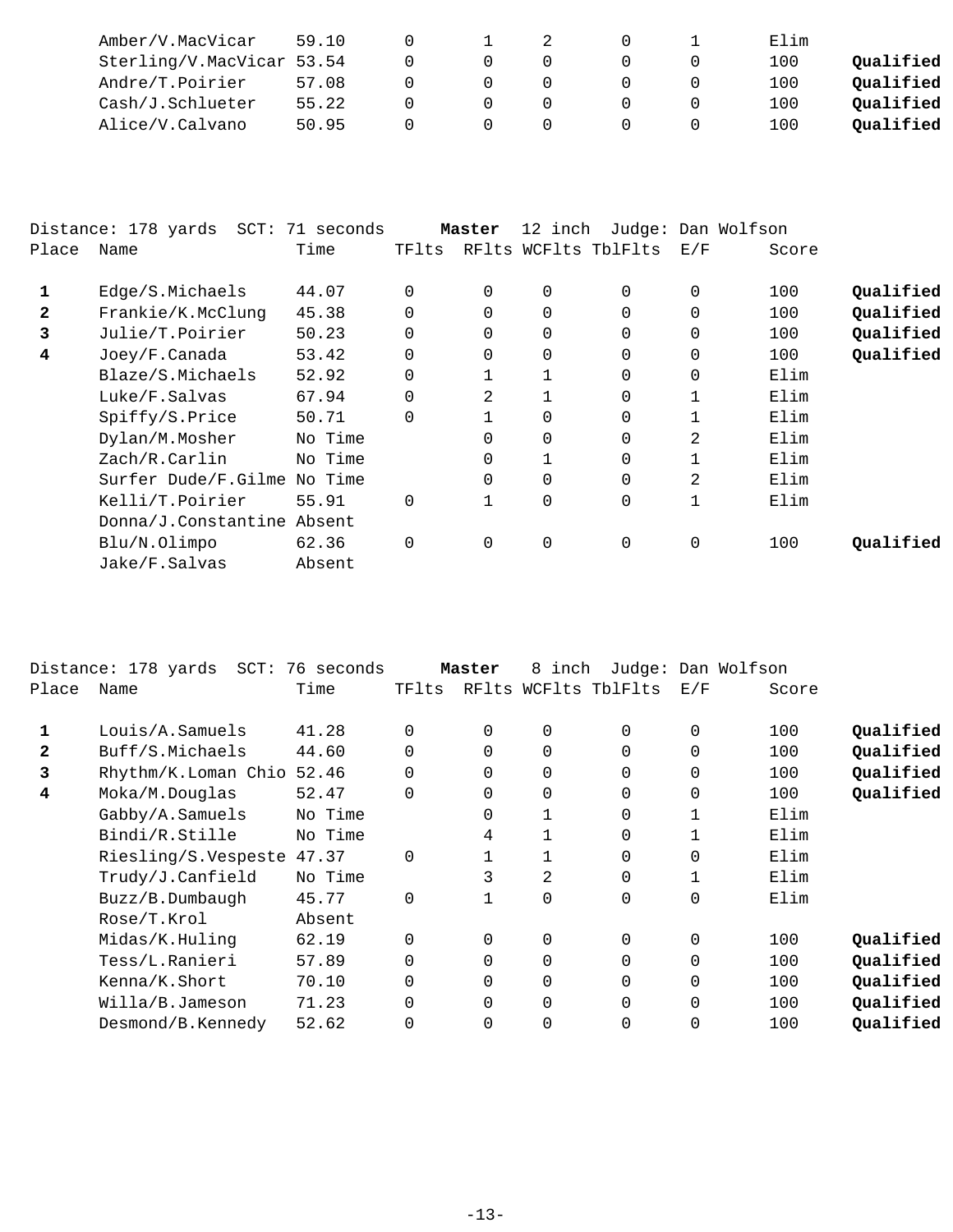Total Number of Dogs Showing: 58 Total Number of Dogs Absent: 8 Total Number of Dogs Withdrawn: 0 Total Number of Dogs Not Scored: 0 Total Number of Qualifiers: 25 Percent Qualified: 43.1%

|            | Distance: 192 yards SCT: 72 seconds |             |  |                                | <b>Excellent Pref</b> 16 inch Judge: Dan Wolfson |
|------------|-------------------------------------|-------------|--|--------------------------------|--------------------------------------------------|
| Place Name |                                     | Time        |  | TFlts RFlts WCFlts TblFlts E/F | Score                                            |
|            | Ellie/A.Barker                      | 50.98 0 1 0 |  | $\overline{0}$ 0               | Elim                                             |

|                | Distance: 178 yards SCT: 81 seconds |  |                                | <b>Excellent Pref</b> 4 inch Judge: Dan Wolfson |           |
|----------------|-------------------------------------|--|--------------------------------|-------------------------------------------------|-----------|
| Place Name     | Time                                |  | TFlts RFlts WCFlts TblFlts E/F | Score                                           |           |
| $\mathbf{1}$ . | $Piper/A. Samuels$ 61.36 0 0 0 0 0  |  |                                | 100                                             | Qualified |

 Total Number of Dogs Showing: 2 Total Number of Dogs Absent: 0 Total Number of Dogs Withdrawn: 0 Total Number of Dogs Not Scored: 0 Total Number of Qualifiers: 1 Percent Qualified: 50.0%

|              | Distance: 192 yards SCT: 76 seconds |       |          |          |                                         |                                |                | Master Pref 20 inch Judge: Dan Wolfson |           |
|--------------|-------------------------------------|-------|----------|----------|-----------------------------------------|--------------------------------|----------------|----------------------------------------|-----------|
| Place        | Name                                | Time  |          |          |                                         | TFlts RFlts WCFlts TblFlts E/F |                | Score                                  |           |
|              | Benny/J.Joyce                       | 56.69 |          |          | $\begin{matrix} 0 & 0 & 0 \end{matrix}$ | $\overline{0}$                 | $\overline{0}$ | 100                                    | Qualified |
|              | Lotte/L.Belcher                     | 61.15 | $\Omega$ | $\Omega$ | - 0                                     | $\cap$                         | $\bigcirc$     | 100                                    | Qualified |
| $\mathbf{3}$ | Pecoy/K.Himmelfarb 73.97 0 0        |       |          |          | - 0                                     | $\Box$ O                       | 0              | 100                                    | Qualified |

|              | Distance: 192 yards SCT: 72 seconds |                 |  |                                | <b>Master Pref</b> 16 inch Judge: Dan Wolfson |           |
|--------------|-------------------------------------|-----------------|--|--------------------------------|-----------------------------------------------|-----------|
| Place Name   |                                     | Time            |  | TFlts RFlts WCFlts TblFlts E/F | Score                                         |           |
| $\mathbf{1}$ | Katie/L.Wilken                      | 57.28 0 0 0 0 0 |  |                                | 100                                           | Oualified |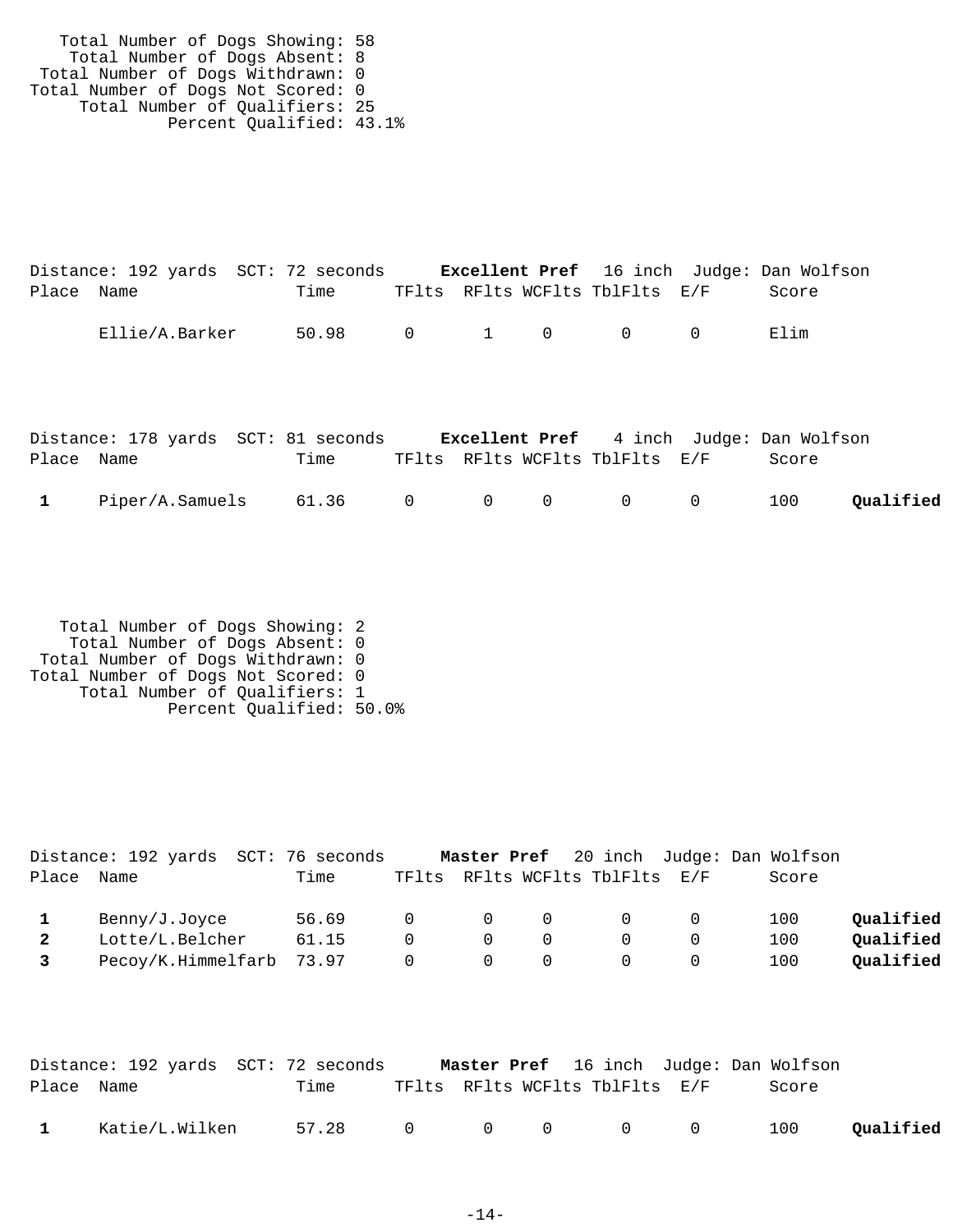| Coqui/L.Wilken | 65.67 |           |  |  | Oualified<br>100 |
|----------------|-------|-----------|--|--|------------------|
| Tank/R.Henson  | 71.23 | $\Omega$  |  |  | Elim             |
| Zeke/R.Henson  | 57.68 | $\bigcap$ |  |  | Elim             |

|       | Distance: 185 yards SCT: 75 seconds |         |   | Master Pref |          |                                | 12 inch Judge: Dan Wolfson |           |
|-------|-------------------------------------|---------|---|-------------|----------|--------------------------------|----------------------------|-----------|
| Place | Name                                | Time    |   |             |          | TFlts RFlts WCFlts TblFlts E/F | Score                      |           |
|       | Vera/A.Gandy                        | 53.50   |   | 0           | $\Omega$ | $\Omega$                       | 100                        | Qualified |
|       | Echo/J.Killeen                      | 72.01   | 0 | 0           |          |                                | Elim                       |           |
|       | Breeze/L.Calci                      | 61.97   | 0 |             | $\Omega$ | $\Omega$                       | Elim                       |           |
|       | Blue/P.McBride                      | 61.55   | 0 |             | $\Omega$ |                                | Elim                       |           |
|       | Diamond/V.MacVicar                  | No Time |   |             |          |                                | Elim                       |           |

|              | Distance: 178 yards SCT: 76 seconds |         |    | Master Pref |             | 8 inch                         |   | Judge: Dan Wolfson |           |
|--------------|-------------------------------------|---------|----|-------------|-------------|--------------------------------|---|--------------------|-----------|
| Place        | Name                                | Time    |    |             |             | TFlts RFlts WCFlts TblFlts E/F |   | Score              |           |
|              | Trinity/A.Johnson-M 58.82           |         | 0  |             | $\mathbf 0$ | $\Omega$                       |   | 100                | Qualified |
| $\mathbf{2}$ | Razzle/L.Larsen                     | 73.43   | 0  | 0           | 0           | 0                              |   | 100                | Qualified |
|              | Tammy/A.Johnson-Moz 43.55           |         | 0  | 0           |             | 0                              |   | Elim               |           |
|              | Willie/S.Pocs                       | 63.69   | 0  | 2           |             | $\Omega$                       |   | Elim               |           |
|              | Nogglett Lutz/L. Lut 81.12          |         | 15 | $\Omega$    | $\Omega$    | $\Omega$                       |   | 85                 |           |
|              | Joule/K.Huling                      | No Time |    |             | 0           | 0                              | 2 | Elim               |           |
|              | Ziggy/T.Krol                        | Absent  |    |             |             |                                |   |                    |           |
|              |                                     |         |    |             |             |                                |   |                    |           |

|       | Distance: 178 yards SCT: 81 seconds |       |       | Master Pref |          |                          |   | 4 inch Judge: Dan Wolfson |           |
|-------|-------------------------------------|-------|-------|-------------|----------|--------------------------|---|---------------------------|-----------|
| Place | Name                                | Time  | TFlts |             |          | RFlts WCFlts TblFlts E/F |   | Score                     |           |
|       | Fortune/A.Samuels                   | 41.76 |       | $\Omega$    | $\Omega$ | 0                        |   | 100                       | Qualified |
| 2     | Mo/C.Krivanich                      | 53.93 |       | 0           | 0        | $\Omega$                 |   | 100                       | Qualified |
|       | General/K.Loman Chi 94.61           |       | 39    |             |          | $\Omega$                 |   | Elim                      |           |
|       | Coco/R.Stille                       | 88.36 | 21    | 4           | 2        | 0                        | 4 | Elim                      |           |
|       | Judy Judy/F.Gilmer 59.24            |       |       | 0           |          | 0                        |   | Elim                      |           |
|       | Willow/K.Loman Chio No Time         |       |       |             | 0        | O                        |   | Elim                      |           |

| Total Number of Dogs Showing: 24   |  |
|------------------------------------|--|
| Total Number of Dogs Absent: 1     |  |
| Total Number of Dogs Withdrawn: 0  |  |
| Total Number of Dogs Not Scored: 0 |  |
| Total Number of Qualifiers: 10     |  |
| Percent Qualified: 41.7%           |  |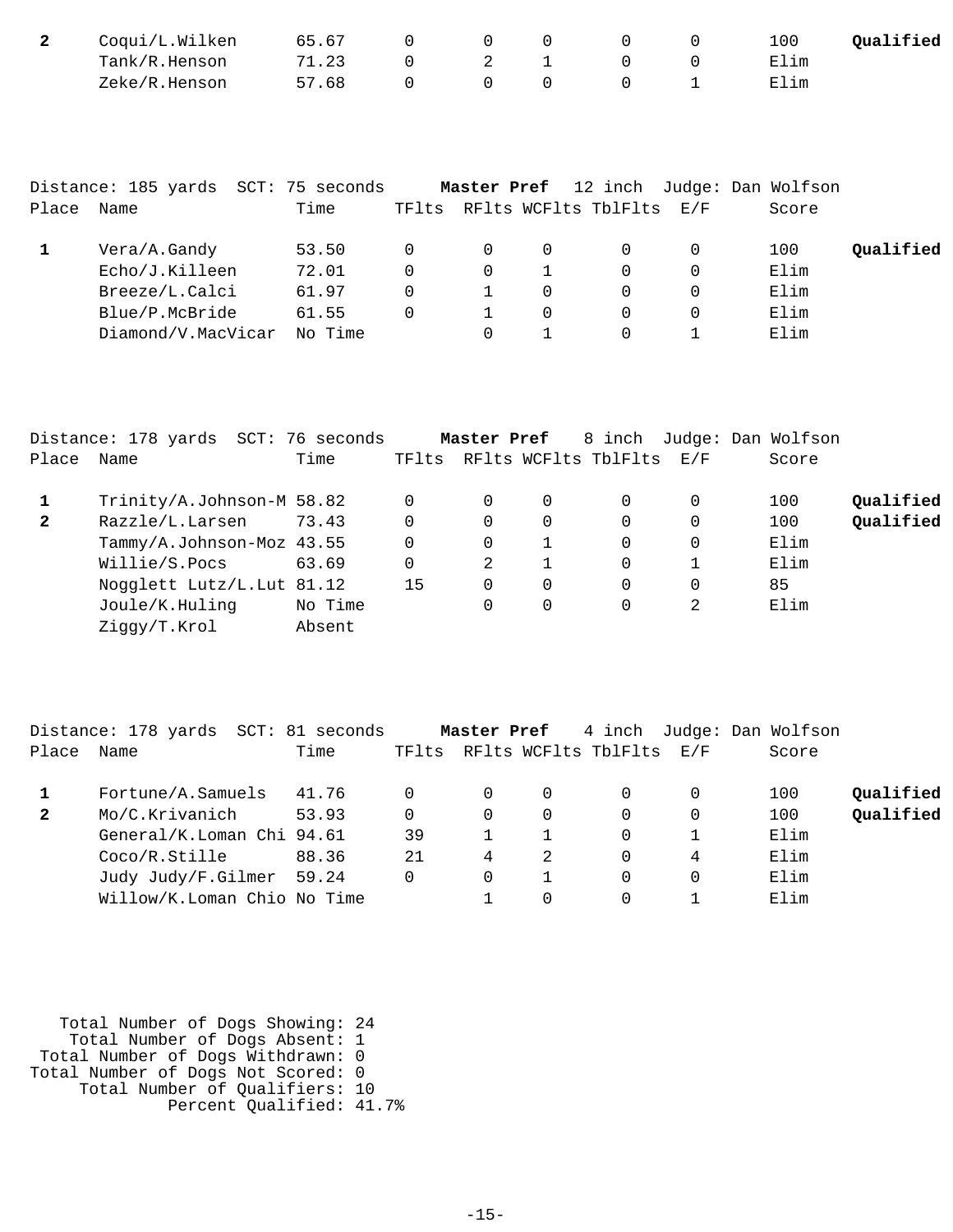# **Sunday, January 30, 2022 Tampa Bay Area Shetland Sheepdog Club, Inc. Open Standard**

|             | Distance: 162 yards SCT: 66 seconds                                                                                                                                                                       |                 |                |                |                |                                | Open 20 inch Judge: Dan Wolfson |       |           |
|-------------|-----------------------------------------------------------------------------------------------------------------------------------------------------------------------------------------------------------|-----------------|----------------|----------------|----------------|--------------------------------|---------------------------------|-------|-----------|
| Place Name  |                                                                                                                                                                                                           | Time            |                |                |                | TFlts RFlts WCFlts TblFlts E/F |                                 | Score |           |
|             | Remy/S.Funk                                                                                                                                                                                               | 61.42           | $\mathsf{O}$   | $\overline{2}$ | $\mathbf 0$    | $\mathsf{O}$                   | $\mathbf 1$                     | Elim  |           |
|             | Savvy/J.Wooten                                                                                                                                                                                            | 56.31           | $\Omega$       | $\mathbf{1}$   | 2              | $\Omega$                       | $\Omega$                        | Elim  |           |
|             | Distance: 160 yards SCT: 69 seconds Open 16 inch Judge: Dan Wolfson                                                                                                                                       |                 |                |                |                |                                |                                 |       |           |
| Place Name  |                                                                                                                                                                                                           | Time            |                |                |                | TFlts RFlts WCFlts TblFlts E/F |                                 | Score |           |
|             | Maybelline/P.Burch 86.25                                                                                                                                                                                  |                 | 34             | 4              | $\overline{2}$ | 0                              | $\overline{2}$                  | Elim  |           |
|             | Smitty/J.Miller<br>Shadow/F.Canada                                                                                                                                                                        | 66.73<br>Absent | $\overline{0}$ | $\overline{a}$ | $\mathbf{1}$   | $\Omega$                       | $\mathbf{1}$                    | Elim  |           |
| Place Name  | Distance: 158 yards SCT: 72 seconds                                                                                                                                                                       | Time            |                |                |                | TFlts RFlts WCFlts TblFlts E/F | Open 12 inch Judge: Dan Wolfson | Score |           |
| $\mathbf 1$ | Neo/J.Schlueter                                                                                                                                                                                           | 48.91           | $\mathsf{O}$   | $\mathsf{O}$   | $\mathbf{1}$   | $\mathsf{O}$                   | $\mathbf 0$                     | 95    | Qualified |
|             | Total Number of Dogs Showing: 5<br>Total Number of Dogs Absent: 1<br>Total Number of Dogs Withdrawn: 0<br>Total Number of Dogs Not Scored: 0<br>Total Number of Qualifiers: 1<br>Percent Qualified: 20.0% |                 |                |                |                |                                |                                 |       |           |

|            | Distance: 162 yards SCT: 71 seconds |                 |                                |  |  | <b>Open Pref</b> 16 inch Judge: Dan Wolfson |
|------------|-------------------------------------|-----------------|--------------------------------|--|--|---------------------------------------------|
| Place Name |                                     | Time            | TFlts RFlts WCFlts TblFlts E/F |  |  | Score                                       |
|            | Daisy/T.Aunapu                      | 71.71 0 3 1 0 1 |                                |  |  | Elim                                        |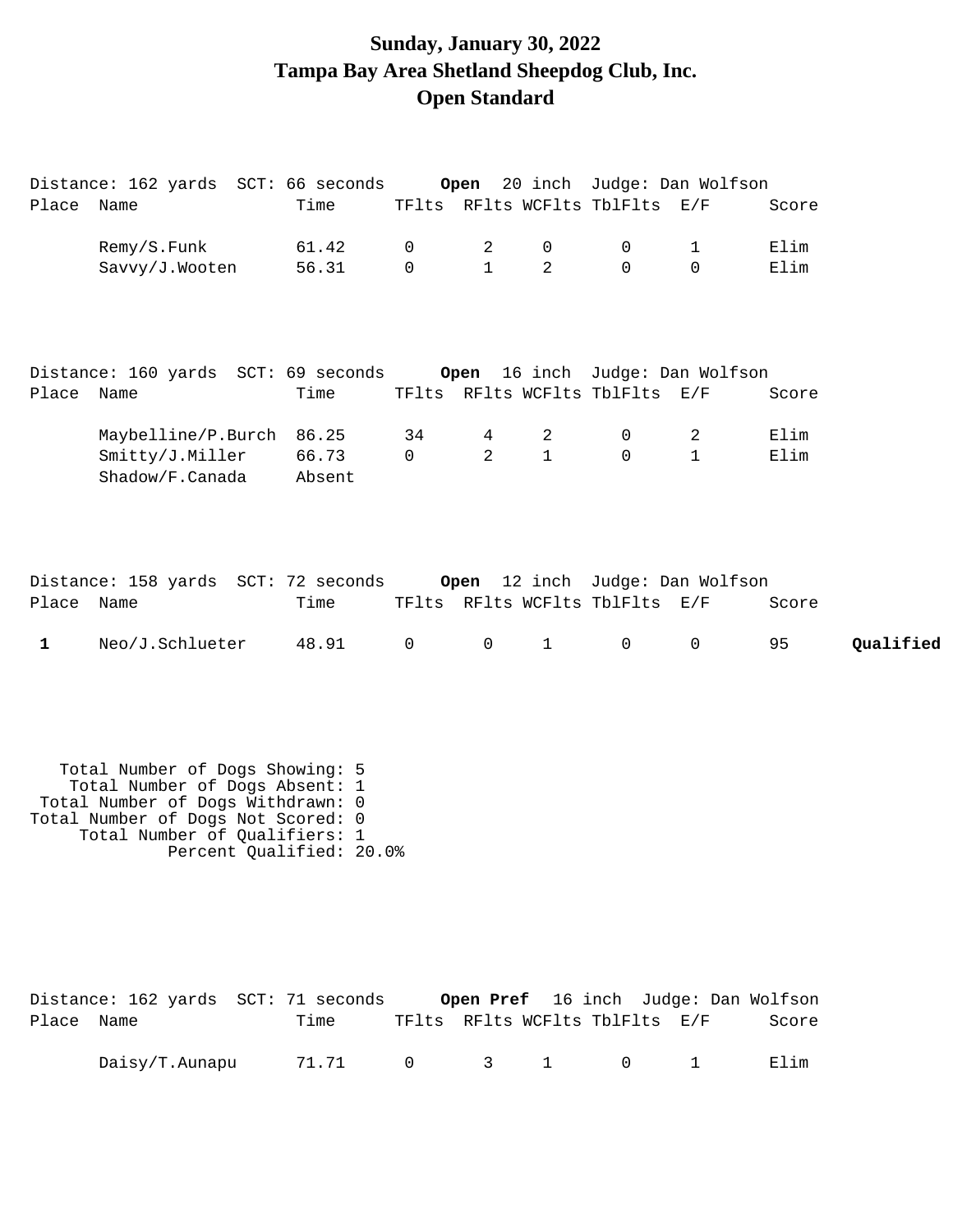Distance: 160 yards SCT: 74 seconds **Open Pref** 12 inch Judge: Dan Wolfson Place Name Time TFlts RFlts WCFlts TblFlts E/F Score

Loki/D.Donaldson Absent

 Total Number of Dogs Showing: 1 Total Number of Dogs Absent: 1 Total Number of Dogs Withdrawn: 0 Total Number of Dogs Not Scored: 0 Total Number of Qualifiers: 0 Percent Qualified: 0.0%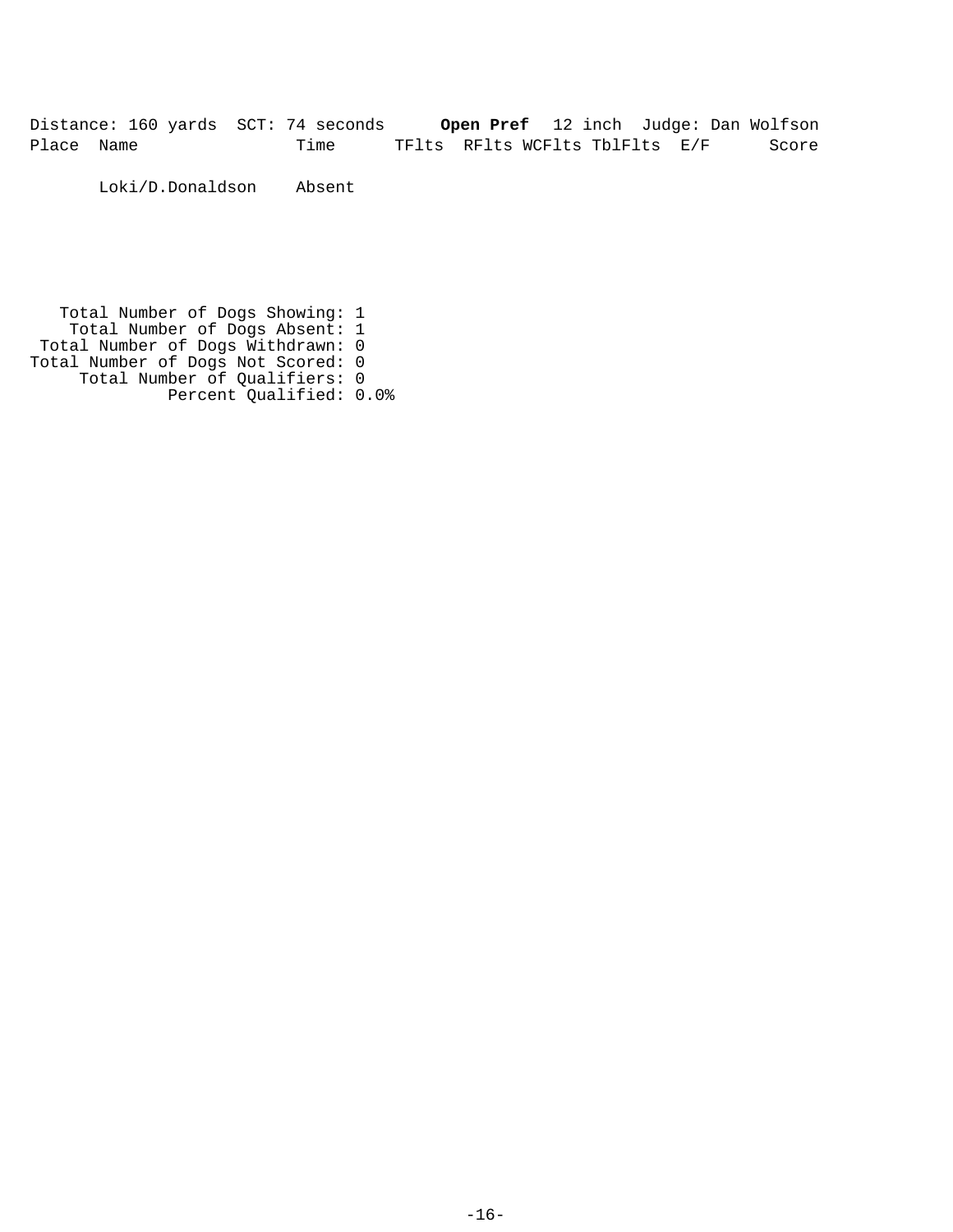### **Sunday, January 30, 2022 Tampa Bay Area Shetland Sheepdog Club, Inc. Novice Standard**

| Place Name   | Distance: 142 yards SCT: 68 seconds Novice A 20 inch Judge: Dan Wolfson                                                                                                       | Time                    |                | TFlts RFlts WCFlts TblFlts E/F |                     |                |                   | Score         |           |
|--------------|-------------------------------------------------------------------------------------------------------------------------------------------------------------------------------|-------------------------|----------------|--------------------------------|---------------------|----------------|-------------------|---------------|-----------|
|              | Willow/G.Cudlipp 95.77 27                                                                                                                                                     |                         |                | $4\degree$                     | $\mathsf{O}$        | $\mathbf{1}$   | 2                 | Elim          |           |
|              | Total Number of Dogs Showing: 1<br>Total Number of Dogs Absent: 0<br>Total Number of Dogs Withdrawn: 0<br>Total Number of Dogs Not Scored: 0<br>Total Number of Qualifiers: 0 | Percent Qualified: 0.0% |                |                                |                     |                |                   |               |           |
| Place Name   | Distance: 142 yards SCT: 68 seconds Novice B 20 inch Judge: Dan Wolfson                                                                                                       | Time                    |                | TFlts RFlts WCFlts TblFlts E/F |                     |                |                   | Score         |           |
| $\mathbf{1}$ | Vibe/L.Ostrom                                                                                                                                                                 | 46.36                   | $\overline{0}$ |                                | $0\qquad 0\qquad 0$ |                | $\overline{0}$    | 100           | Qualified |
|              | Distance: 140 yards SCT: 70 seconds Novice B 16 inch Judge: Dan Wolfson                                                                                                       |                         |                | TFlts RFlts WCFlts TblFlts E/F |                     |                |                   |               |           |
| Place Name   | Pete/C.Dostal                                                                                                                                                                 | Time<br>78.12 8         |                | $2 \left( \frac{1}{2} \right)$ | $\overline{4}$      | $\overline{0}$ | $1 \qquad \qquad$ | Score<br>Elim |           |
|              | Distance: 137 yards SCT: 74 seconds Novice B 12 inch Judge: Dan Wolfson                                                                                                       |                         |                |                                |                     |                |                   |               |           |
| Place Name   |                                                                                                                                                                               | Time                    |                | TFlts RFlts WCFlts TblFlts E/F |                     |                |                   | Score         |           |

Slick/H.Caldwell Absent

|              |               | Distance: 137 yards SCT: 79 seconds |  | <b>Novice B</b> 8 inch Judge: Dan Wolfson |       |           |
|--------------|---------------|-------------------------------------|--|-------------------------------------------|-------|-----------|
| Place Name   |               | Time                                |  | TFlts RFlts WCFlts TblFlts E/F            | Score |           |
| $\mathbf{1}$ | Rosie/E.Floro | 68.31 0 2 0 0 0 90                  |  |                                           |       | Qualified |